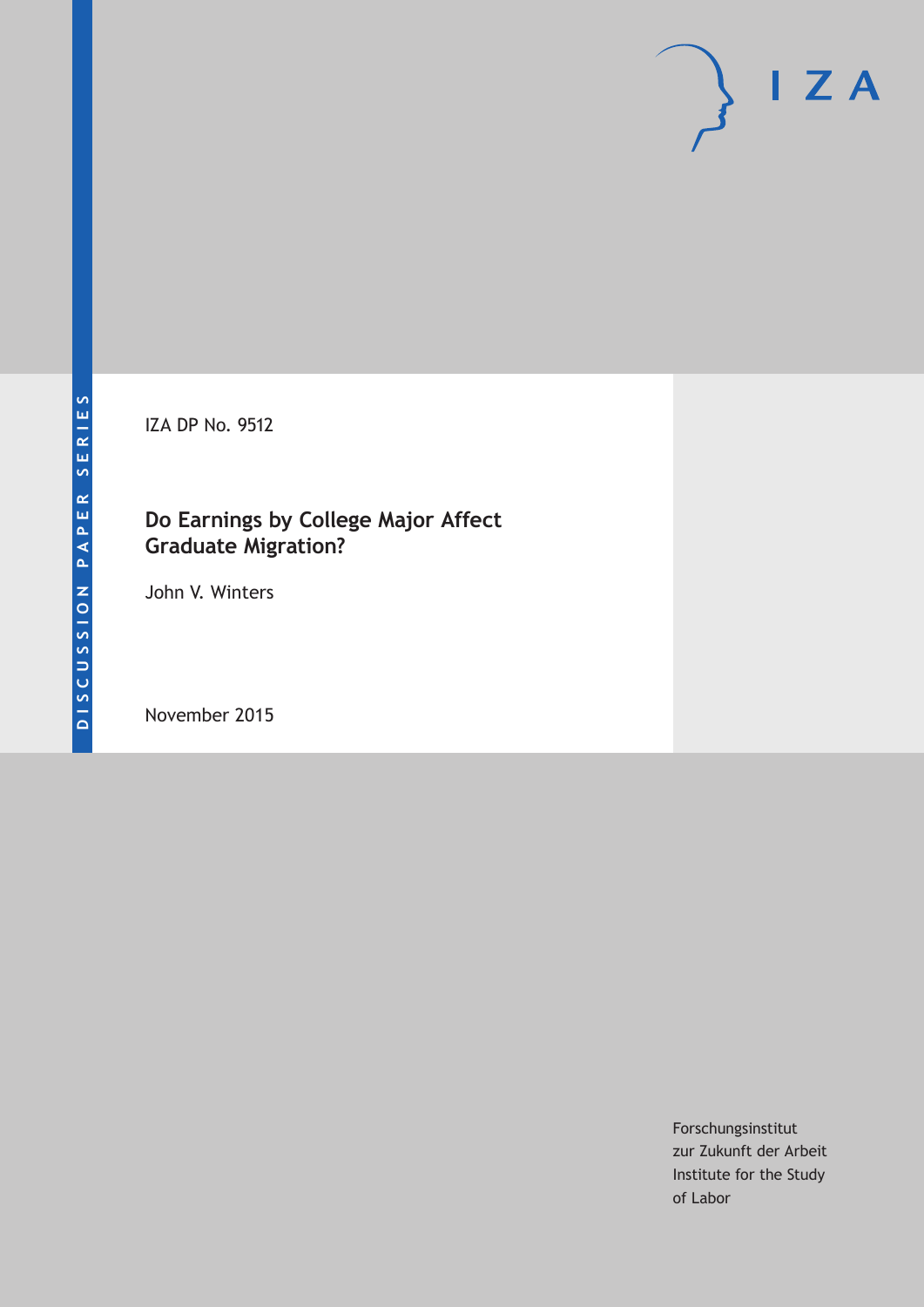# **Do Earnings by College Major Affect Graduate Migration?**

**John V. Winters** 

*Oklahoma State University and IZA* 

Discussion Paper No. 9512 November 2015

IZA

P.O. Box 7240 53072 Bonn Germany

Phone: +49-228-3894-0 Fax: +49-228-3894-180 E-mail: iza@iza.org

Any opinions expressed here are those of the author(s) and not those of IZA. Research published in this series may include views on policy, but the institute itself takes no institutional policy positions. The IZA research network is committed to the IZA Guiding Principles of Research Integrity.

The Institute for the Study of Labor (IZA) in Bonn is a local and virtual international research center and a place of communication between science, politics and business. IZA is an independent nonprofit organization supported by Deutsche Post Foundation. The center is associated with the University of Bonn and offers a stimulating research environment through its international network, workshops and conferences, data service, project support, research visits and doctoral program. IZA engages in (i) original and internationally competitive research in all fields of labor economics, (ii) development of policy concepts, and (iii) dissemination of research results and concepts to the interested public.

IZA Discussion Papers often represent preliminary work and are circulated to encourage discussion. Citation of such a paper should account for its provisional character. A revised version may be available directly from the author.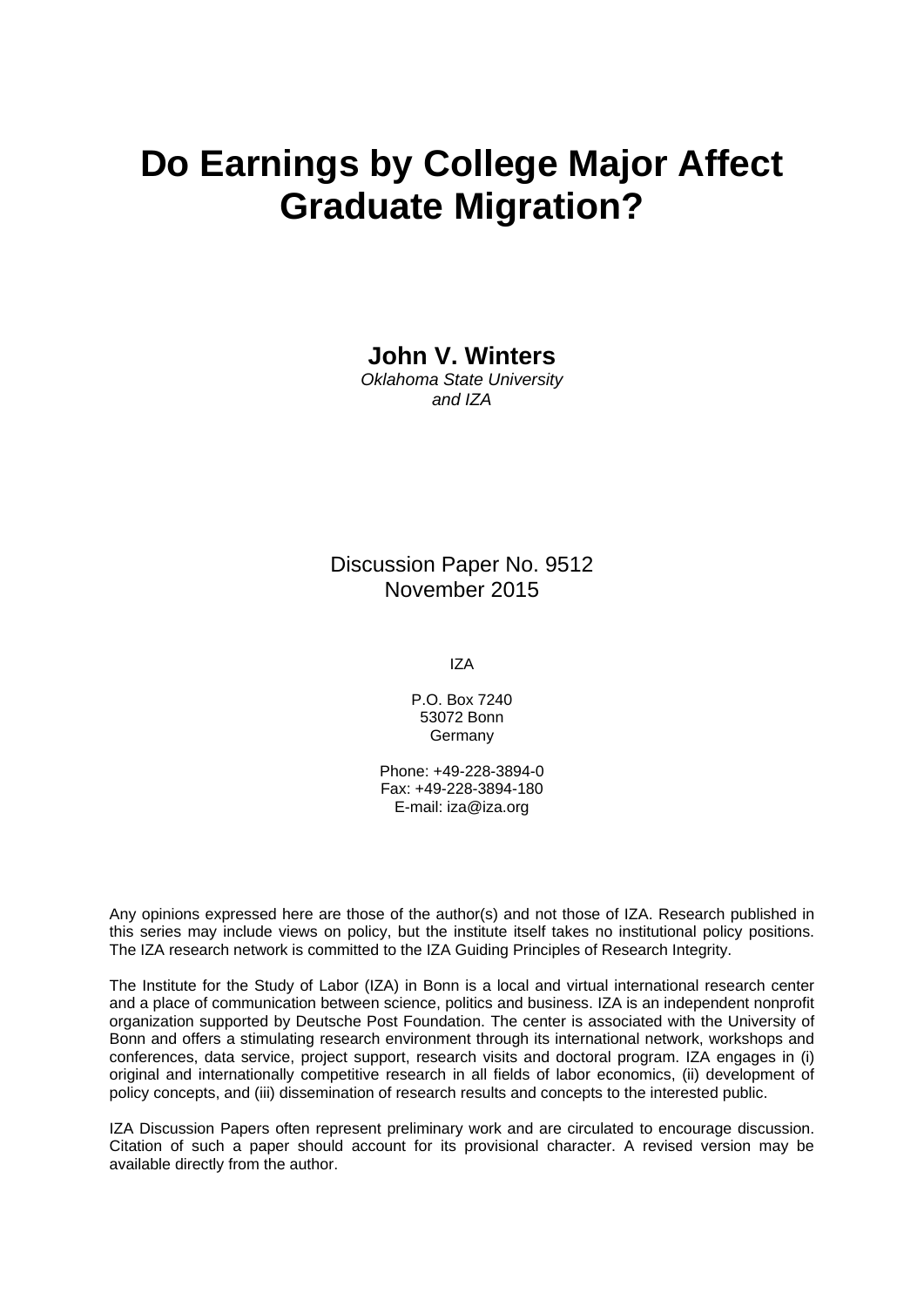IZA Discussion Paper No. 9512 November 2015

# **ABSTRACT**

# **Do Earnings by College Major Affect Graduate Migration?**

College graduates are considerably more mobile than non-graduates, and previous literature suggests that the difference is at least partially attributable to college graduates being more responsive to employment opportunities in other areas. However, there exist considerable differences in migration rates by college major that have gone largely unexplained. This paper uses microdata from the American Community Survey to examine how the migration decisions of young college graduates are affected by earnings in their college major. Results indicate that higher major-specific earnings in an individual's state of birth reduce outmigration suggesting that college graduates are attracted toward areas that especially reward the specific type of human capital that they possess.

JEL Classification: J24, J61, R23

Keywords: graduate migration, college major, college graduates, human capital

Corresponding author:

John V. Winters Oklahoma State University 331 Business Building Stillwater, OK 74078-4011 USA E-mail: jvwinte@okstate.edu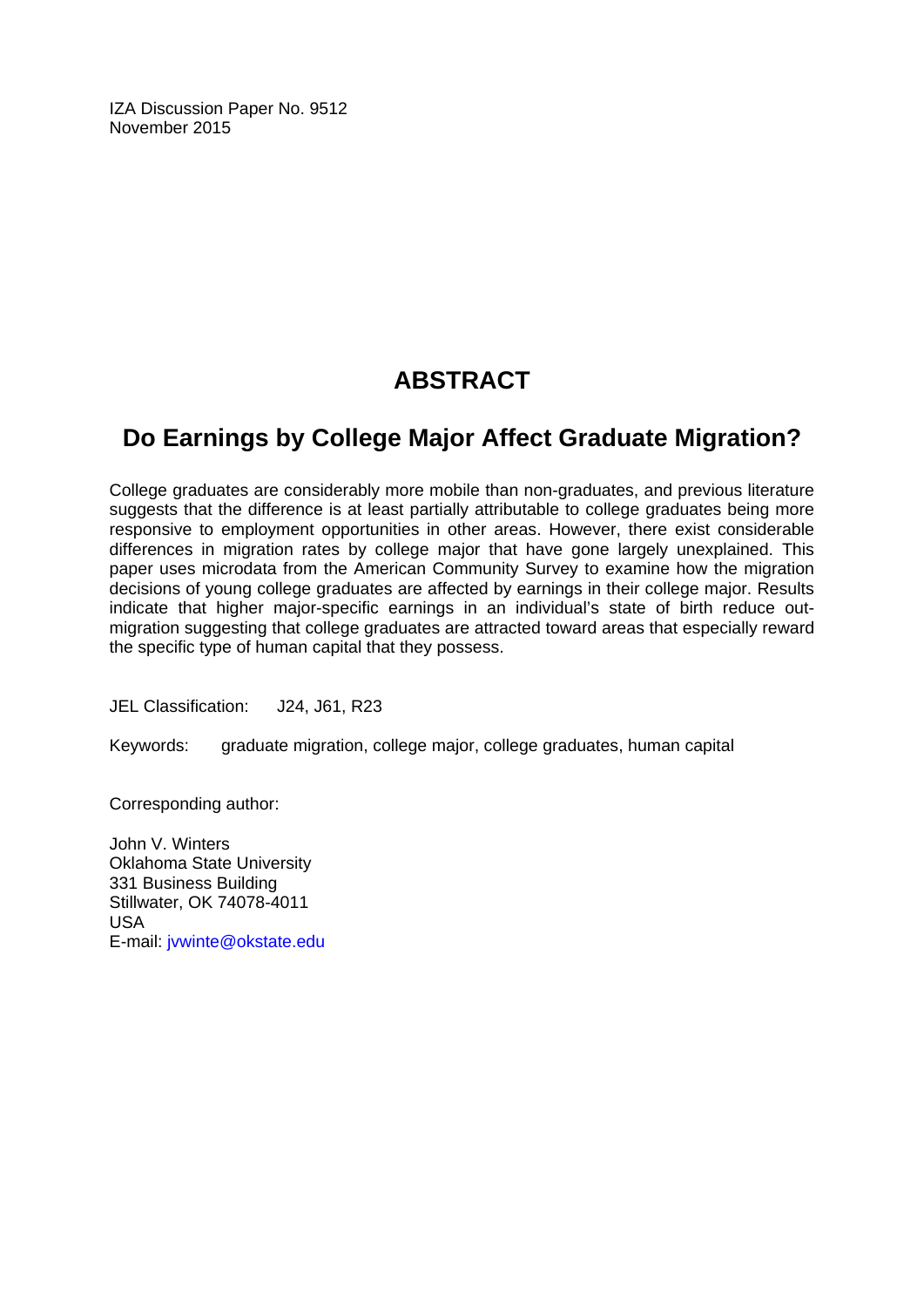### **1. Introduction**

 $\overline{a}$ 

College graduates are critical inputs for regional economies, and many policymakers are interested in how they can attract and retain college graduates in their areas.<sup>1</sup> College graduates earn higher average incomes than their less educated counterparts and are often thought to externally benefit other workers in the same area.<sup>2</sup> However, building the stock of college graduates in an area is no simple task. Researchers have documented that post-secondary education is associated with higher rates of geographic mobility (Malamud and Wozniak 2012). This higher mobility appears to be at least partially attributable to greater responsiveness to job opportunities in other areas and greater demand for location-specific amenities (Adamson, Clark, and Partridge 2004; Chen and Rosenthal 2008; Whisler et al. 2008; Wozniak 2010; Brown and Scott 2012; Arntz, Gregory, and Lehmer 2014; Zheng 2015).

Recent research also shows that college graduate income differences across areas differ somewhat by college major (Cunningham, Patton, and Reed 2013; Winters and Xu 2014; Abel and Deitz 2015). Consequently, one might also expect differential location decisions by college major. However, differences in migration by college major have gone largely undocumented and unexplained. This paper seeks to help fill this critical gap in the research literature by examining how migration decisions of college graduates relate to earnings differences across college majors. The data come from the American Community Survey (ACS), which in 2009 began asking persons holding a bachelor's degree or higher to report the field of study in which they earned their bachelor's.

 $<sup>1</sup>$  This paper follows most of the previous literature and uses the term "college graduates" to refer to persons whose</sup> highest completed education is a bachelor's degree or higher.

 $2 \text{ For example, Moretti (2004) suggests that the share of the local population with a college degree creates positive.}$ human capital externalities by increasing wages for both college graduates and non-graduates in the same area. Similarly, Winters (2013) finds that a more educated local population increases labor force participation and employment probabilities for both college graduates and non-graduates.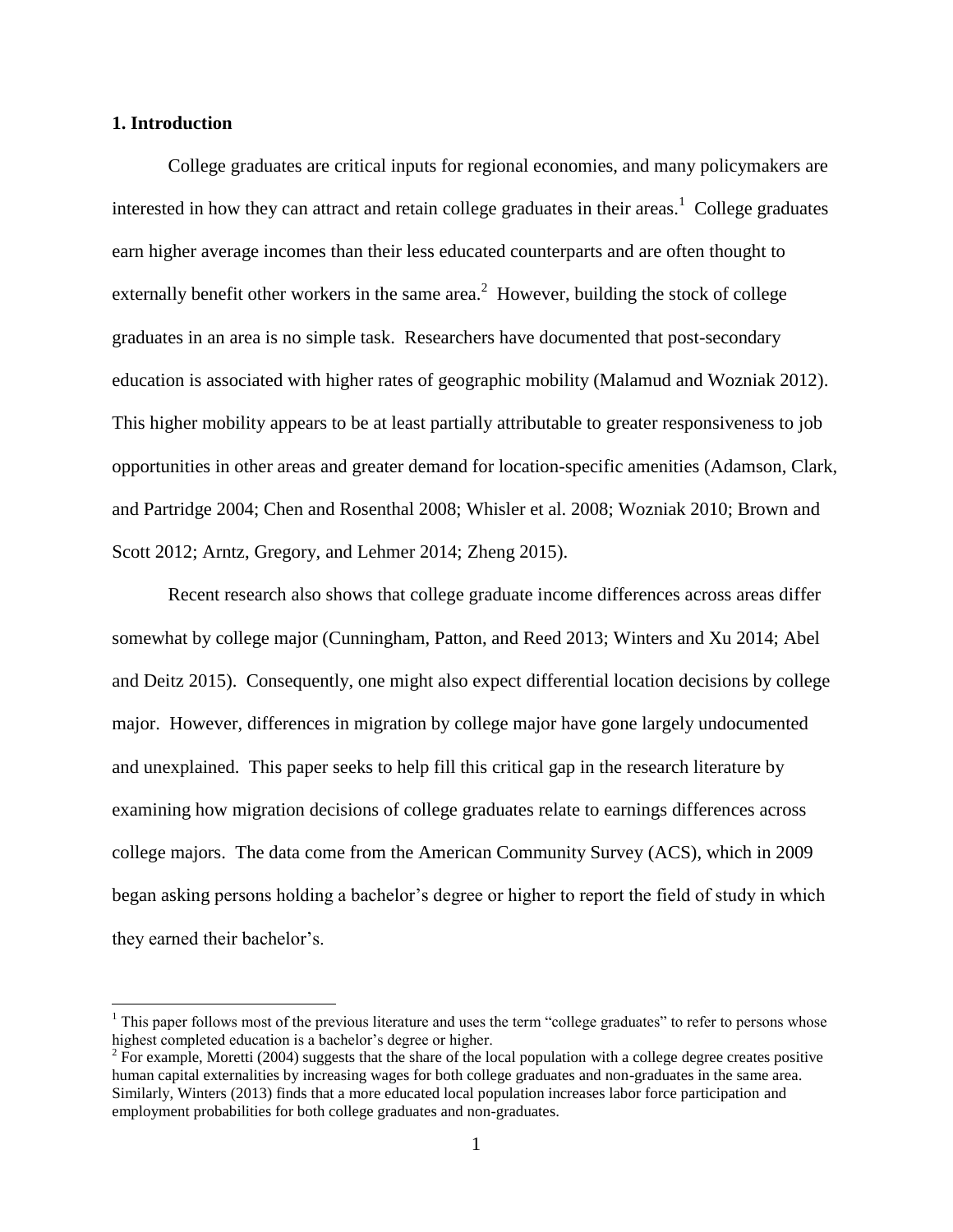The descriptive analysis shows that there are indeed differences in average geographic mobility across college majors. Furthermore, the regression analysis indicates that higher majorspecific earnings in an individual's state of birth reduce out-migration and therefore increase birth-state retention of college graduates. Thus, college graduates are attracted toward areas that especially reward the specific type of human capital that they possess. These results have important implications for policymakers interested in reducing brain drain from their states. Economic opportunities play an important role in college graduate migration decisions, and the opportunities available to a given college graduate depend on their college major.

# **2. Conceptual Framework and Previous Literature**

 $\overline{a}$ 

Young adults typically make a number of personal, educational, locational, and employment decisions that often have long-lasting consequences. Given the importance of both present and future costs and benefits, these decisions are often analyzed through variants of the human capital framework (Becker 1962; Sjaastad 1962). In this framework, decisions with multi-period consequences are treated as investments, and costs and benefits experienced in the future are discounted relative to the present.<sup>3</sup> Individuals are also assumed to be expected utility maximizers and therefore make choices that offer the highest expected utility. For example, in choosing the number of years of schooling, a young person will assess the net present value (NPV) of marginal costs and benefits of incremental schooling and choose the level of schooling offering the highest expected utility. Similarly in making location decisions, a young person will

 $3$  This framework often makes several simplifying assumptions. For example, the discussion herein largely ignores complexities related to informational uncertainty, risk aversion, dual-earner households, financing constraints, etc.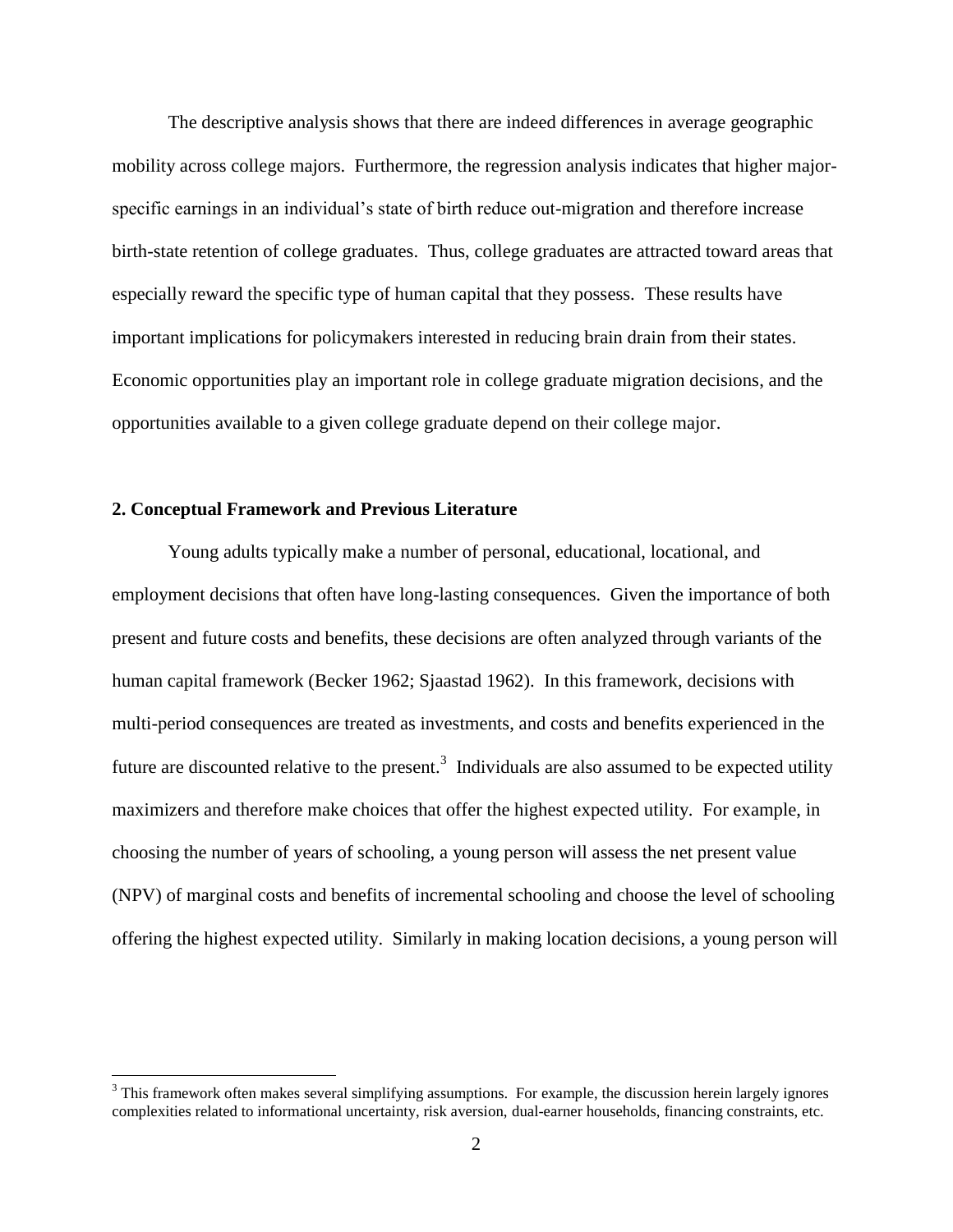assess the NPV of the income stream and other benefits and costs of residing in various locations and choose the location offering the highest expected utility.<sup>4</sup>

The interaction between education and migration decisions has also received considerable attention from scholars, with much of this interest related to the causes and consequences of migration decisions of college graduates.<sup>5</sup> Education increases the quantity of knowledge and skills in general, but higher education is unique in that it usually involves the acquisition of relatively specialized knowledge and skills that can differ substantially depending on an individual's major field of study. Researchers have shown that investments in different skills by college major can have substantial impacts on the future earnings of college graduates (Arcidiacono 2004). For example, engineering and economics majors typically earn much higher incomes than those in education and performing arts (Winters and Xu 2014). However, earnings differences across majors are not independent of location; some areas offer relatively high earnings for a given major while other areas offer much lower earnings for the same major (Cunningham, Patton, and Reed 2013). Furthermore, the earnings gaps across majors differ across areas (Winters and Xu 2014). Local labor markets differ in their relative demands for various types of labor and market forces will cause higher relative earnings for those majors that are in greater demand.

The increased skill specialization by college graduates combined with geographic differences in earnings returns to specialized skills will cause college graduates to be especially geographically mobile compared to persons with less education and more homogeneous skills.

<sup>&</sup>lt;sup>4</sup> Studies empirically examining the effects of expected earnings differentials on migration decisions include Treyz et al. (1993) and Kennan and Walker (2011).

<sup>&</sup>lt;sup>5</sup> For example, recent studies include Faggian, McCann, and Sheppard (2006, 2007); Waldorf (2009); Busch and Weigert (2010); Corcoran, Faggian, and McCann (2010); Dahl and Sorenson (2010); Scott (2010); Brown and Scott (2012); Haapanen and Tervo (2012); Winters (2012); Böckerman and Haapanen (2013); Di Cintio and Grassi (2013); Faggian, Corcoran, and McCann (2013); Marinelli (2013); Knapp, White, and Wolaver (2013); Carree and Kronenberg (2014); Liu and Shen (2014); Nifo and Vecchion (2014); Tano (2014); Winters (2014); Abreu, Faggian, and McCann (2015); Betz, Partridge, and Fallah (2015); and Leguizamon and Hammond (2015).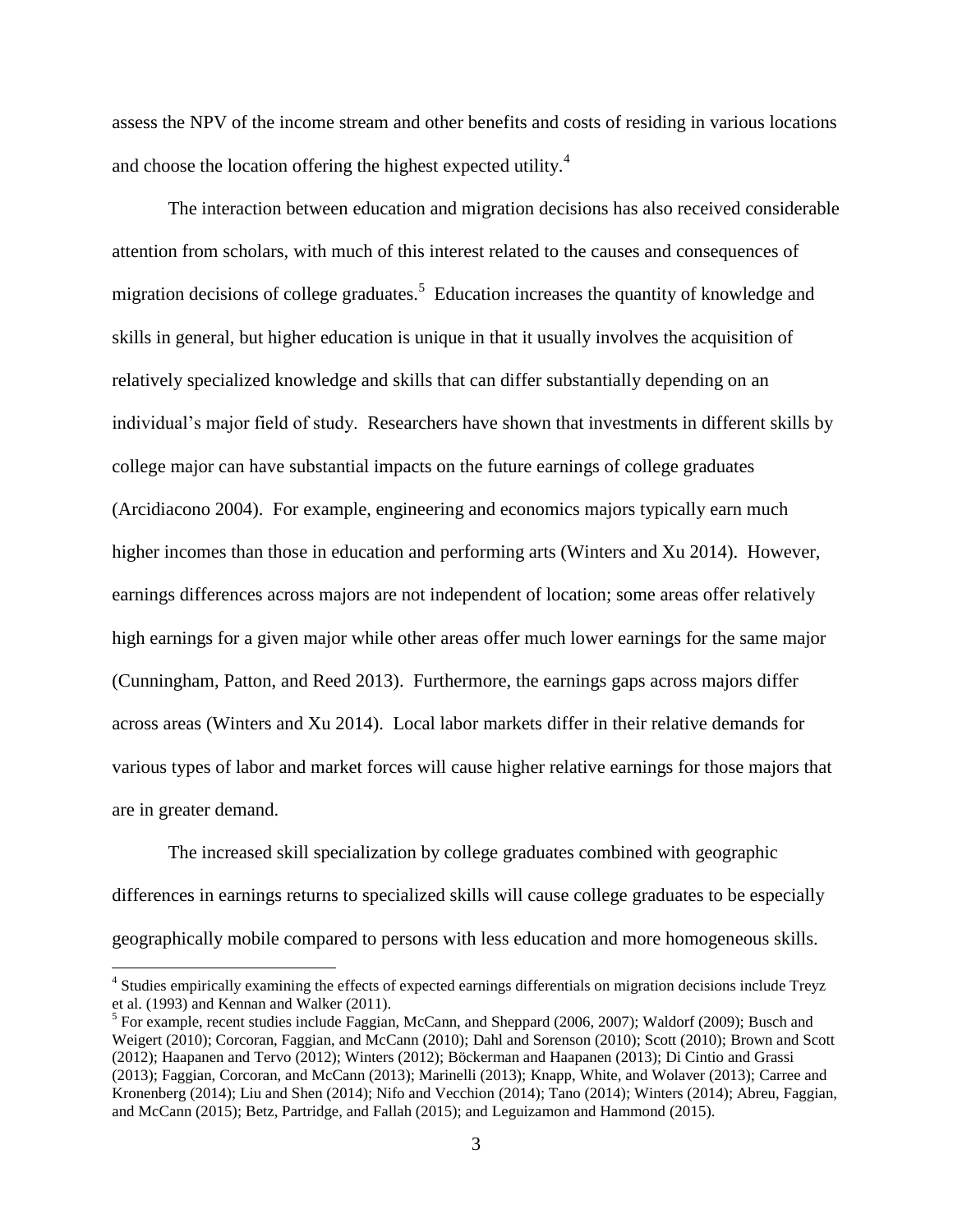The higher rates of geographic mobility for the college educated have been long recognized and documented by empirical researchers (Ladinsky 1967; Greenwood 1975; Schwartz 1976). Malamud and Wozniak (2012) establish a causal link for this relationship.

Geographic differences in earnings across college majors are also likely to have additional effects on migration decisions that have gone largely unexplored. In particular, college graduates will differ across college majors in the utility that they receive from residing in a given location. Areas with high relative demand and paying relatively high salaries for a given major should be especially attractive to persons from that major while being less attractive to persons from majors with lower local demand; these differences should affect migration decisions as people choose locations offering them the highest expected utility. Despite the intuition and importance of this hypothesis, it has received little attention from empirical researchers, largely because of data limitations. Reliable data on geographic differences in earnings by college major have been sparse until recently. This paper contributes to the literature by examining the effects of geographic differences in relative earnings across college majors on migration decisions. Specifically, I examine the effects of major-specific earnings in one's birthstate on the likelihood of remaining in that state after completing college.

# **3. Data**

The data for this study come from the pooled 2009-2013 American Community Survey (ACS) microdata samples and are obtained from IPUMS (Ruggles et al. 2010). During this time, the ACS asked all college graduates to report the field in which they earned their bachelor's degree. Survey respondents provide printed answers, which the U.S. Census Bureau then converts to one of 176 detailed college major categories, which are also grouped into 38 broad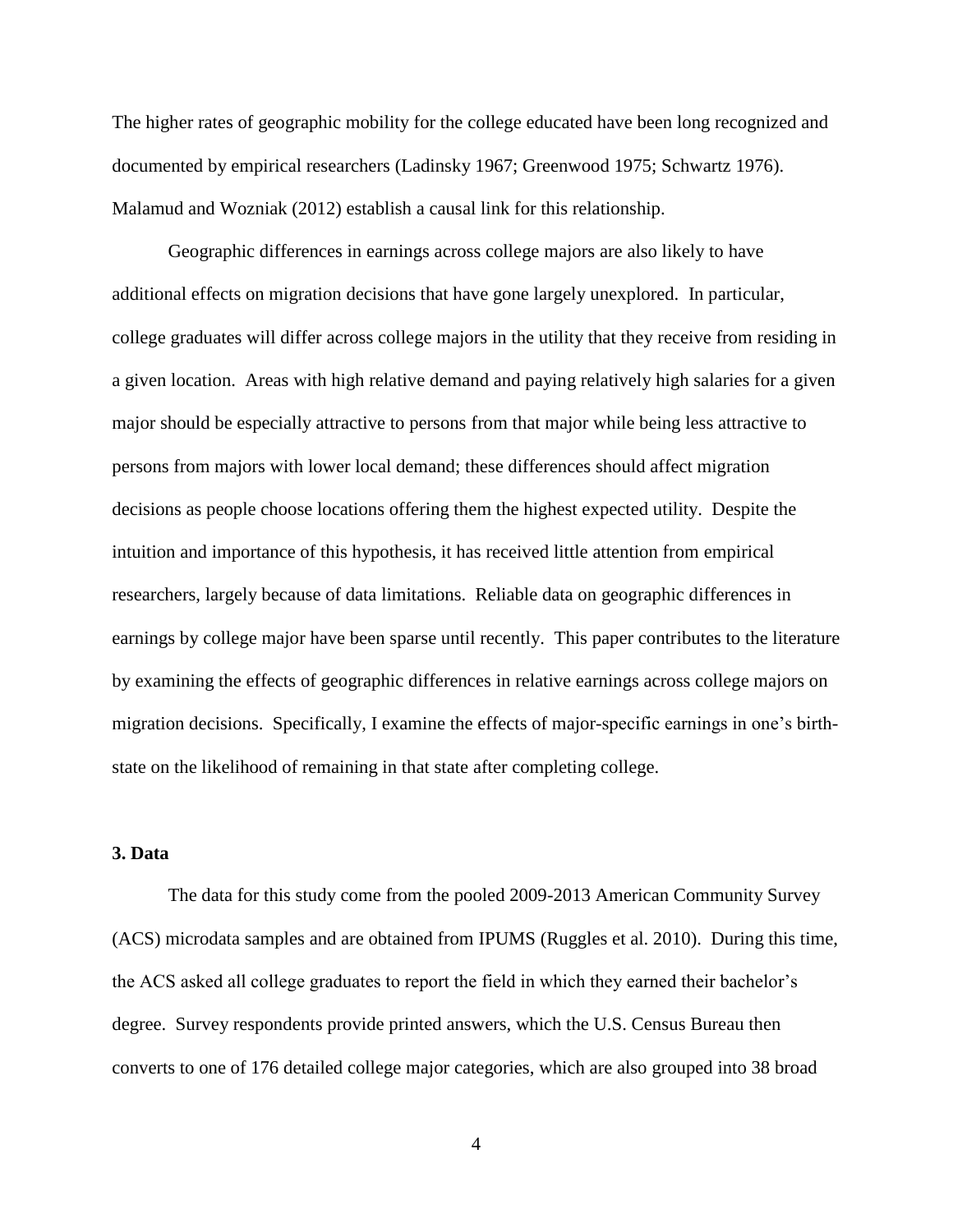major categories. The ACS also includes information on individual sex, age, race, Hispanic origin, highest degree completed, annual earnings, hours worked, and weeks worked. Importantly, the ACS microdata (and the decennial census microdata that preceded it) also include information on an individual's state of birth and state of current residence, which can jointly be used to measure lifetime migration as done by several researchers (Hickman 2009; Malamud and Wozniak 2012; Sioquist and Winters  $2014$ <sup>6</sup>.

The current paper defines an individual to have out-migrated from their birth state if at the time of the ACS they live in a state other than their birth state. Figure 1 shows how this migration measure differs by age and education for persons ages 22-59. Rates are reported for four education categories: 1) any education level, 2) no college, 3) some college (but less than a bachelor's degree), and 4) a bachelor's degree or higher. Averaged over all education levels, the birth-state out-migration rate is 26.8% for age 22. However, the rate for those already earning a bachelor's degree is 33.1% and only 23.5% for those with no college and 27.4% for some college. As age increases, so do lifetime out-migration rates, especially for college graduates, whose birth-state out-migration rates exceed 50% after age 50; of course, education levels might also increase with age, especially for young people during their 20s. Out-migration rates for those with no college reach a max of 31.8% at age 59, which is below the rate for college graduates of any age. Thus birth-state out-migration is strongly increasing with both age and education.

The high mobility rates of college graduates have generated considerable interest, especially among researchers and policymakers hoping to better understand their location decisions. However, there is some understanding that not all areas are created equally when it

<sup>&</sup>lt;sup>6</sup> The ACS also asked individuals to report their location one year prior to the survey, which can be used to measure one-year migration. However, one-year migration is moderately noisy for many purposes and may be driven by short-run migration decisions. Lifetime migration should depend on long run factors.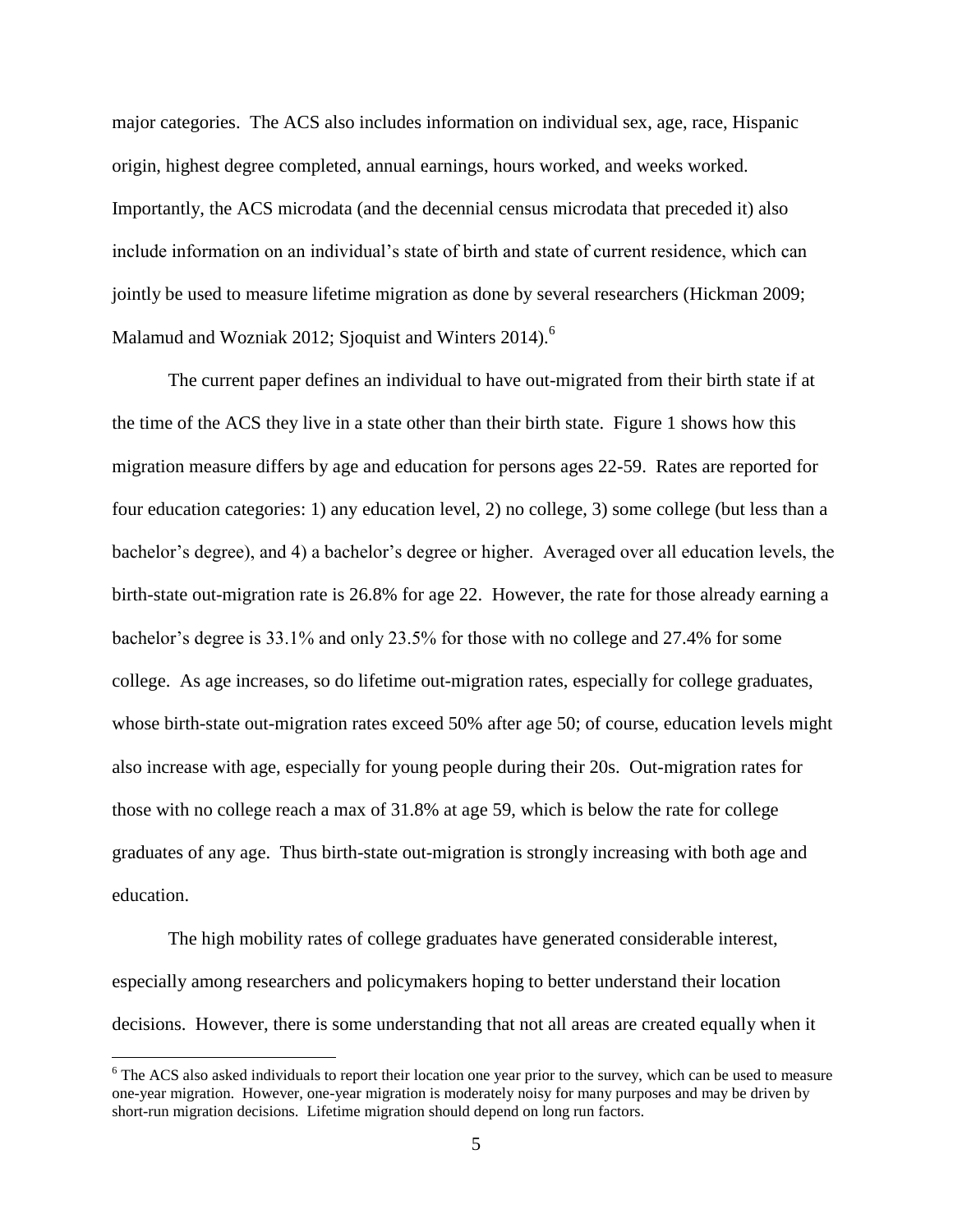comes to college graduate migration. Specifically, some areas are very successful at attracting and retaining graduates while others struggle. Table 1 illustrates this by reporting birth-state outmigration rates for college graduates ages 22-30 and 31-59 by birth state. Of particular note, California and Texas have the lowest out-migration rates for ages 22-30 at 28.7% and 29.1%, respectively, while Alaska and Wyoming have the highest out-migration rates for ages 22-30 at 73.0% and 71.6%, respectively. Of course some people leave their birth state prior to finishing college.

Interestingly, out-migration rate rankings are very consistent between the two ages ranges considered in Table 1. California and Texas also have the lowest out-migration rates for ages 31-59, although Texas is now the lowest at 30.3%, and Alaska and Wyoming again have the two highest out-migration rates. The simple correlation between out-migration rates for the two age ranges is 0.929 and the Spearman rank correlation is 0.896. It appears that the factors that affect college graduate birth-state out-migration do so at a relatively early age and are quite persistent, increasing the importance of better understanding the location decisions of young recent college graduates. Obviously, California and Texas both have large populations with relatively warm winters, while Alaska and Wyoming are sparsely populated with cold winters, and these outmigration rates could reflect broader long-term trends in migration towards areas with better amenities (Rappaport 2007; Partridge 2010; Rickman and Rickman 2011). However, the determinants of birth-state out-migration rates are still less than fully understood. Furthermore, if Alaska and Wyoming were universally agreed to be bad places for college graduates, why would some graduates stay. And why does cold-winter Minnesota have lower out-migration rates than many comparably sized states in warmer areas? The current paper hopes to provide some new insights on these issues, but there is still much to learn from future research.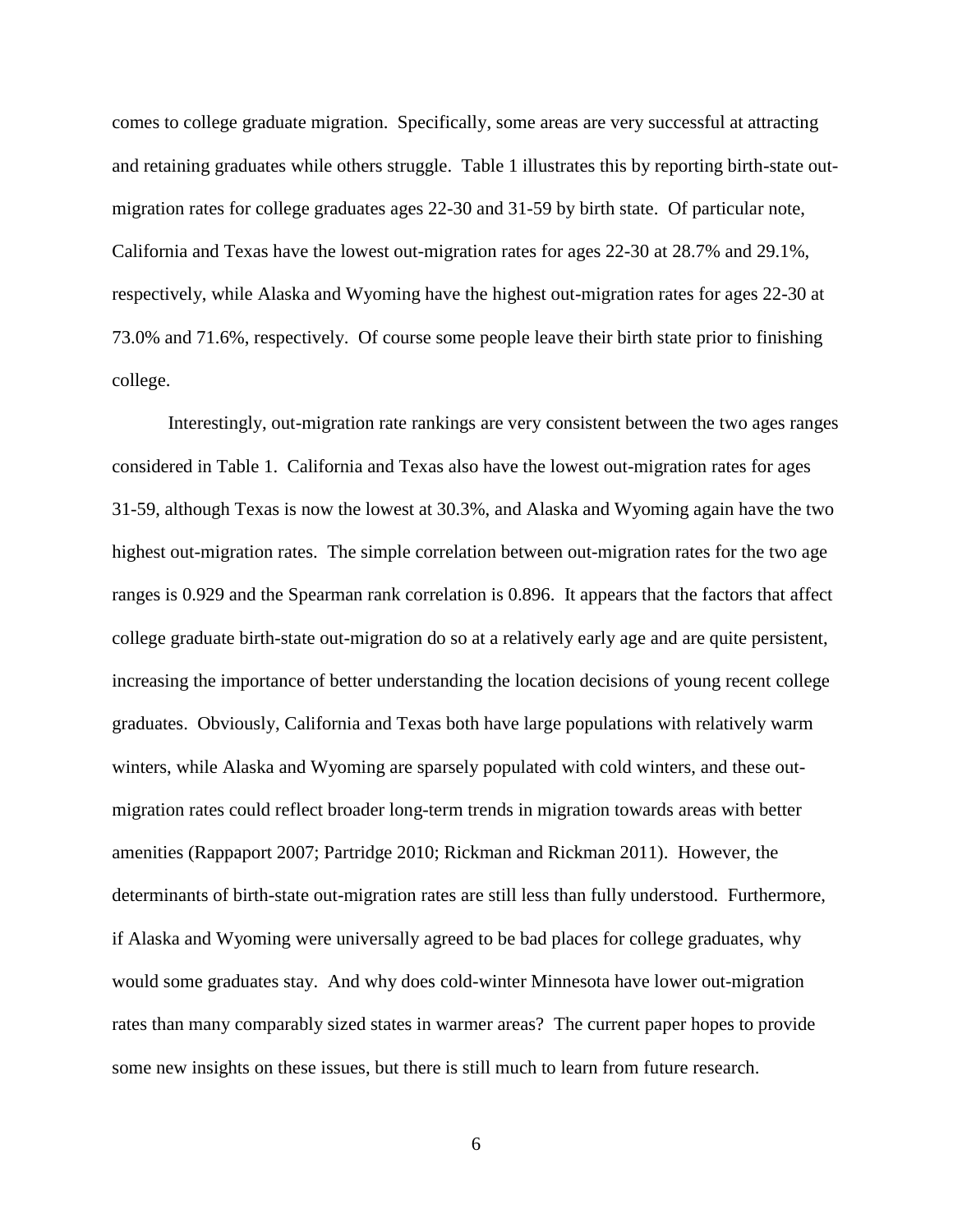The current paper suggests that migration decisions of college graduates might depend in part on the type of higher education obtained, specifically, on the college major in which they earn their degree. Table 2 reports birth-state out-migration rates for college graduates ages 22-30 by broad college major. A couple of caveats are worth noting. First, a few of these categories (e.g. military technologies and precision production and industrial arts) have very few college graduates and may not produce very reliable estimates. The number of individual observations per category is also reported in the table. Second, the broad categories often include several detailed categories, which may have quite different out-migration rates among them. The regression analysis below will utilize the 176 detailed college major categories in the ACS, but the out-migration rates for the 38 broad categories illustrated in Table 2 are likely easier to digest initially.

The estimates in Table 2 provide some interesting results. Criminal justice and fire protection, education administration and teaching, and agriculture have the lowest out-migration rates. Out-migration rates are especially high for both some humanities fields (e.g. philosophy, religion, theology, linguistics, and fine arts) and some sciences (e.g. engineering, physical sciences, biology, and math). The higher out-migration rates among those in certain humanities fields may be partially attributable to unobserved preferences for self-exploration that are best achieved through experiencing new places. The out-migration rates for some majors, however, may partially result from earnings opportunities in different states. The final column of Table 2 reports mean earnings (converted to 2013 real dollars using the Consumer Price Index) for college graduates ages 22-59 by broad college major; the mean is computed for the larger age range than migration since young migrants will care about both current earnings and expected future earnings. Figure 2 plots the relationship between the out-migration rates and mean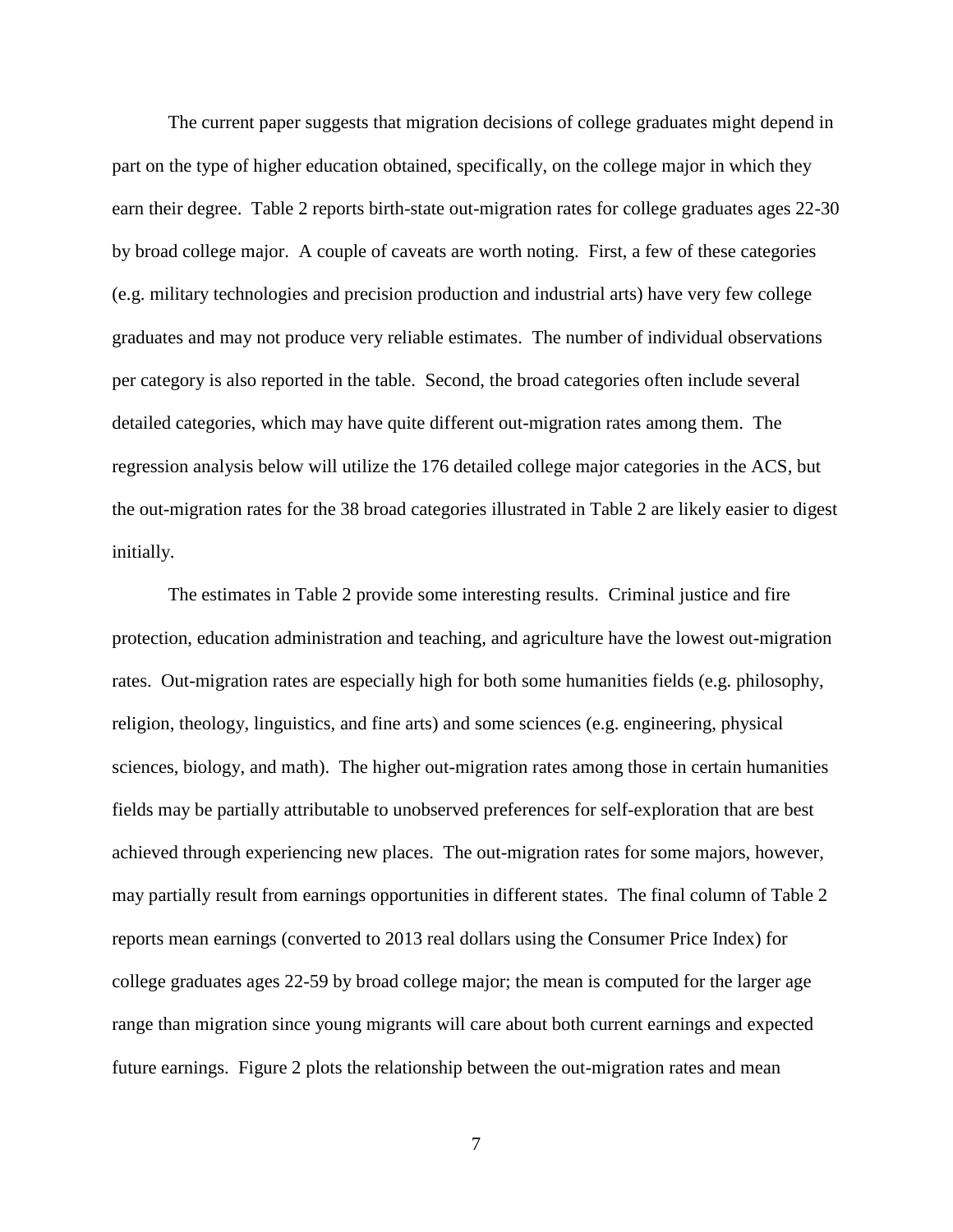earnings from Table 2. As might be expected, there is a positive relationship between the two; the correlation coefficient is 0.398 and a simple linear regression suggests that a \$10,000 increase in mean earnings increases the out-migration rate by 2.04 percentage points. Of course, this is purely a descriptive relationship and should be interpreted with caution. Furthermore, there are a few majors such as business and engineering technologies that have relatively high earnings and relatively low out-migration rates.

#### **4. Regression Analysis**

#### *4.1 Regression Framework*

The paper next uses the 2009-2013 ACS microdata to more rigorously examine the effects of earnings on birth-state out-migration differences by college major. Specifically, I examine the effects of differences in major-specific mean earnings by birth state on outmigration of person  $i$  from birth state  $s$  and educated in college major  $m$  by estimating a linear probability model (LPM) of the following equation:

 $OutMigrate_{ism} = \theta Mean LogEarnings_{sm} + \rho MajorShare_{sm} + \beta X_{ism} + \delta_s + \gamma_m + \varepsilon_{ism}$  (1)

The dependent variable is a dummy equal to one if an individual lives outside their birth state and zero if they live in their birth state,  $X_{ism}$  is a vector of individual characteristics and year dummies included as control variables,  $\delta_s$  is a set of birth-state fixed effects,  $\gamma_m$  is a set of detailed college-major fixed effects, and  $\varepsilon_{ism}$  is a mean zero error term. The LPM is used instead of probit or logit because of the need to include the large number of fixed effects which often prevent probit/logit from being estimable and asymptotically unbiased. LPM estimation also facilitates easier interpretation since coefficients can be directly interpreted as marginal effects. Standard errors reported below are clustered by birth state.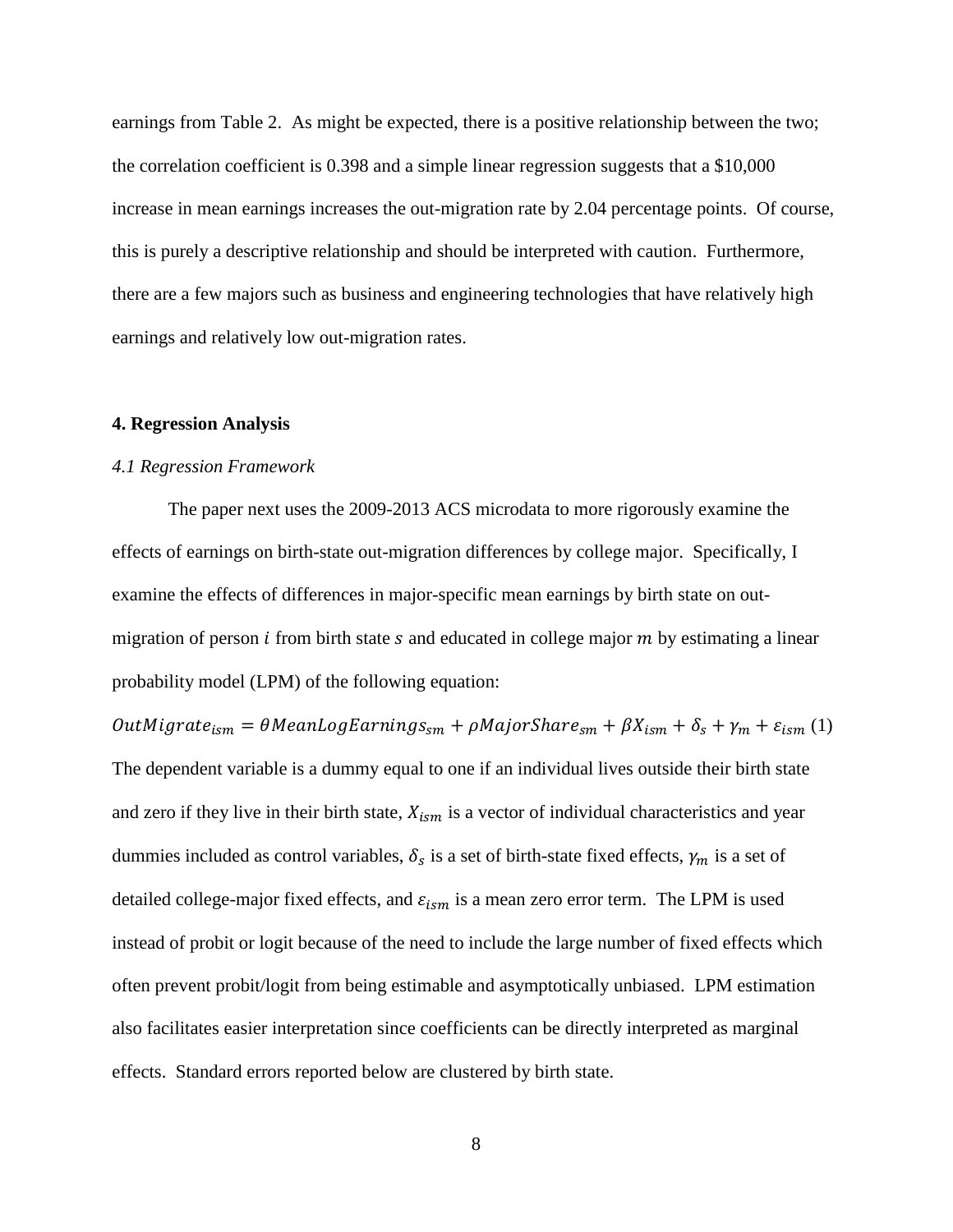The  $X$  vector includes dummy variables for being female, Black, Hispanic, Asian, and Other non-white; attainment of a master's, professional or doctoral degree; single year of age; and interactions between the female dummy and the other individual characteristics. The birth state fixed effects will account for aggregate differences in out-migration propensities across states that affect all college graduates similarly.<sup>7</sup> The college major fixed effects account for aggregate differences in out-migration propensities across college majors. The inclusion of both birth-state and college-major fixed effects means that the identifying variation comes from across majors within birth states. The primary regression sample is restricted to college graduates ages 22-30 born in the 50 U.S. states and also excludes persons enrolled in higher education at the time of the survey in order to focus on the location decisions of individuals recently finishing college and entering the labor force. Persons currently enrolled in higher education are less likely to make location decisions based on local earnings and are likely to face a more important migration decision after finishing their formal schooling. Older persons likely entered the labor market much earlier and their current location decisions may be moreso affected by past earnings, e.g., the earnings during their early post-college years for which data by major and state are unavailable. I do, however, consider the effects of observed earnings on the outmigration of older graduates in additional results discussed below.

The MeanLogEarnings<sub>sm</sub> variable is computed as a regression-adjusted mean of log earnings by birth state and college major for a sample of college graduates ages 22-59. Specifically, MeanLogEarnings<sub>sm</sub> is computed by first using the individual data to estimate:  $LogEarningS_{ism} = \alpha X_{ism} + \pi Hours_{ism} + \mu_{ism}$  (2)

 $^7$  In particular, birth-state fixed effects in equation (1) control for statewide differences in aggregative earnings, costof-living and amenities. Of course, there are likely some differences in these across areas within states but the implicit assumption is that cost of living and amenities are conditionally uncorrelated with major-specific earnings.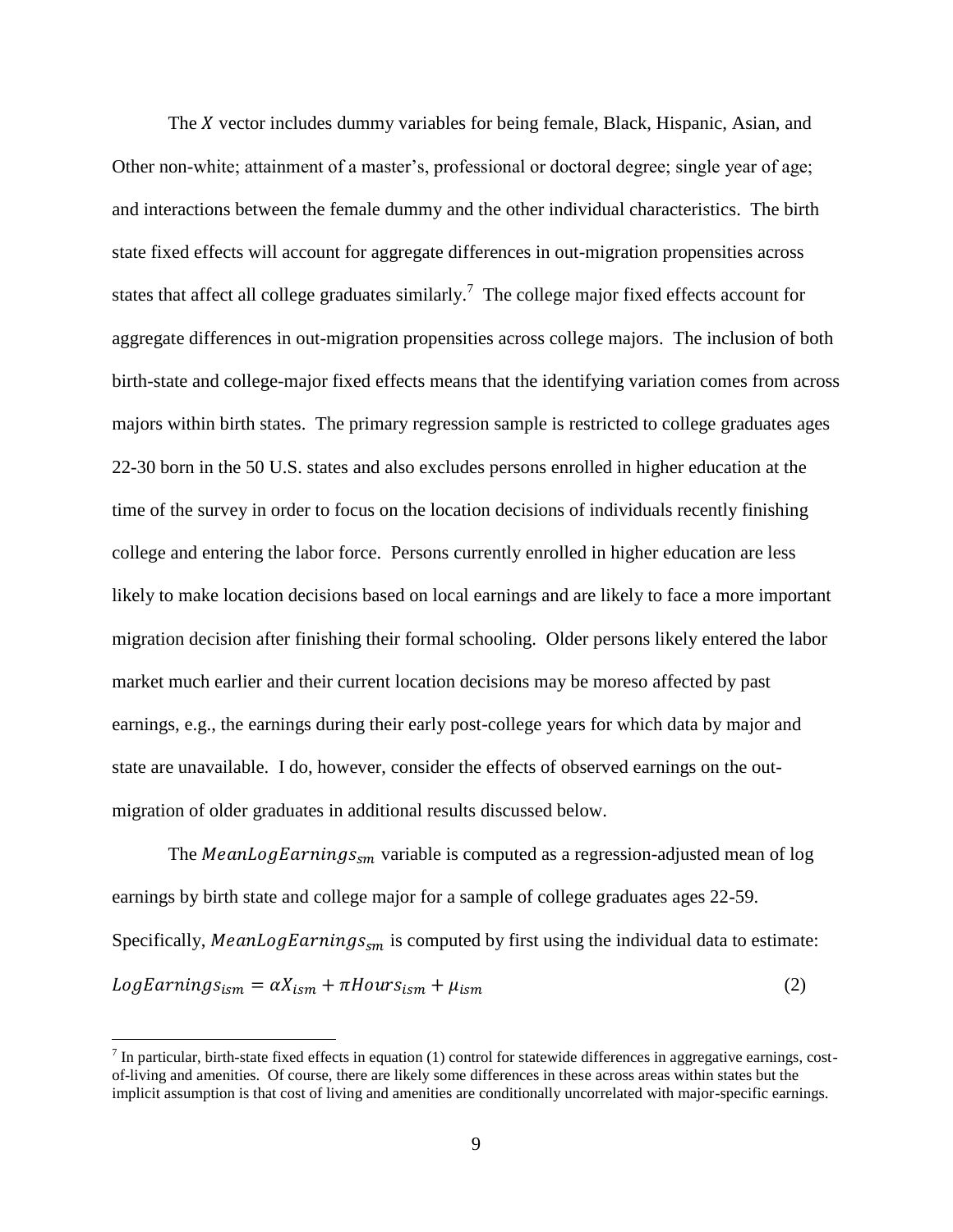, where LogEarnings<sub>ism</sub> is the natural log of annual earned income reported in the ACS,  $X_{ism}$ includes the same controls as above with additional age dummies for older workers, and Hours $s_{ism}$  is a vector of controls for hours worked that includes a continuous variable for the usual number of hours worked per week and a set of interval categorical dummies for the number of weeks worked in the previous year. Residuals are computed from equation (2) and then mean residuals are computed for each intersection of state and college-major combinations, which yields *MeanLogEarnings*<sub>sm</sub>.<sup>8</sup> These estimates are available from the author by request. For the primary sample, this variable has a weighted mean and standard deviation of -0.006 and 0.189, respectively.

One important concern is that location-specific earnings in various majors may affect college major decisions with young people being attracted to higher earning majors. There is prior literature finding that young people respond to temporal variation in major-specific earnings by altering their major choice (e.g. Long et al. 2015), but little evidence on the extent to which spatial variations in earnings would matter. If young people make decisions based solely on national-level earnings across majors, possible sorting effects would be captured by the college major fixed effects. However, young people may also care about local earnings in various majors to the extent that they desire to be in a particular location after college. To account for this, equation (1) also includes  $MajorShare_{sm}$ , a control variable for the (age groupspecific) share of graduates from birth-state  $s$  completing a degree in major  $m$ . This variable

<sup>&</sup>lt;sup>8</sup> The mean residuals are computed by state of residence for workers in each state and college major and then merged to individuals based on their birth state. This measures the earnings of workers currently residing in one's birth state and not the mean earnings of workers born in one's birth state. It measures the earnings differential one might expect if they resided in their birth state. Notice also that birth-state fixed effects in equation (1) remove statewide differences across birth-states in cost-of-living and amenities. Of course, there may be differences in these across areas within states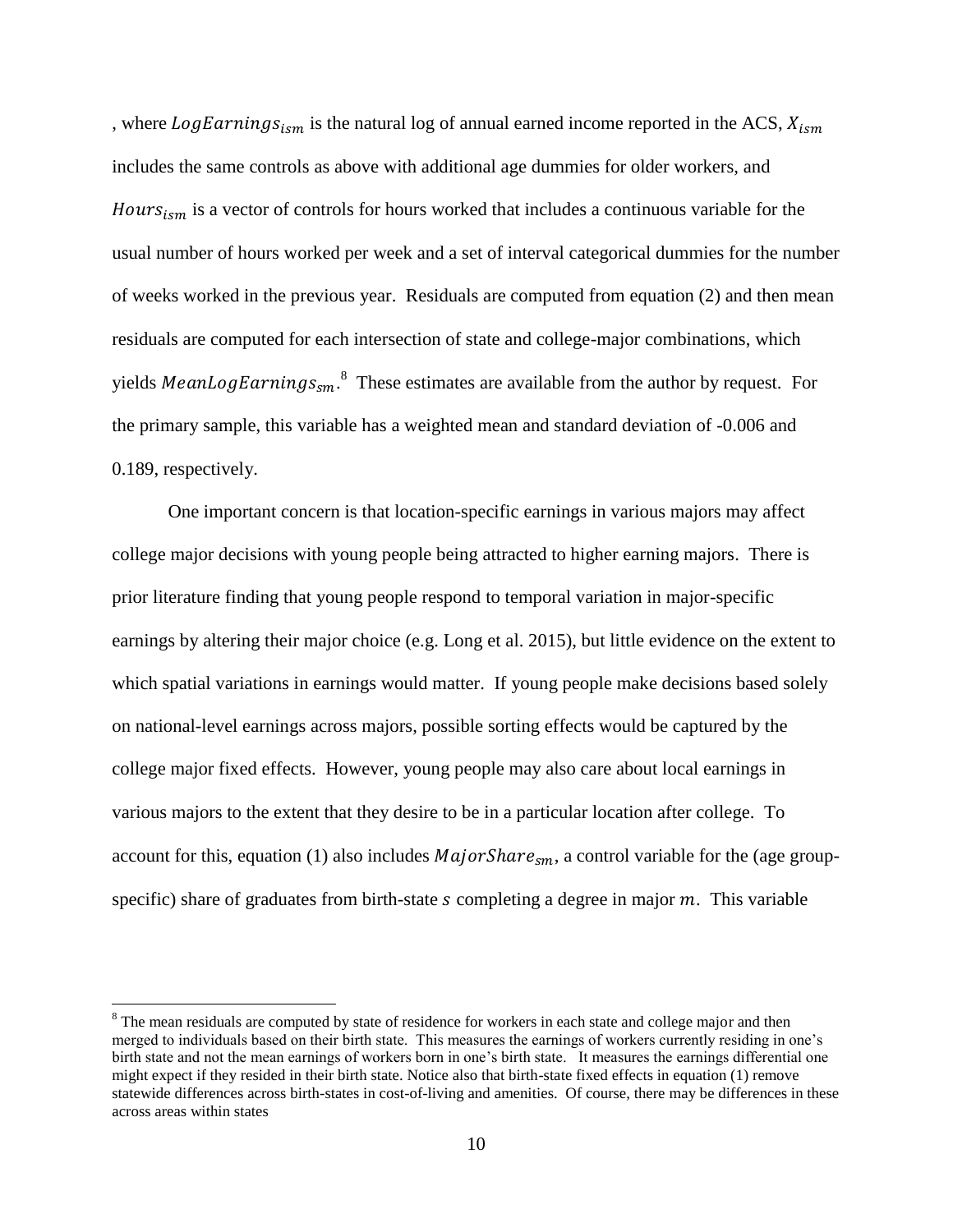will help account for selection into various majors that might be correlated with

# $MeanLogEarningS_{sm}.$

The empirical approach is subject to some other concerns as well. For one, many people move from their native states before college or to attend college. Of course, many of those who moved away for college may move back to their home state after finishing college and the relative wages they could earn likely are an important factor in that decision. Empirically, the issue is primarily addressed by including birth-state fixed effects in the regressions to account for average differences in out-migration across birth states. The other control variables help account for this as well. Unobserved factors affecting pre-graduate out-migration are included in the error term. The empirical approach assumes that after conditioning on the fixed effects and other control variables in equation (1), mean log earnings by major and birth state are not correlated with the error term. If so, coefficient estimates for  $MeanLogEarnings<sub>sm</sub>$  will be unbiased and allow accurate inferences. I believe this is a credible assumption, but it is not testable, so some caution is required. Furthermore, the estimated effect of  $\theta$  is capturing effects of earnings on the location decisions of marginal graduates, most of whom are still in their state of birth at young ages as indicated in Figure 1.

Another concern is that MeanLogEarnings<sub>sm</sub> could be measured with some degree of error from sampling, which would attenuate estimates of  $\theta$  toward zero. However, the individual-level regression structure gives larger state-major combinations more weight and these should also have MeanLogEarnings<sub>sm</sub> be more precisely estimated, so the attenuation bias should not be too substantial. I try to address this below using lags as instrumental variables. Additionally, the available data are for 2009-2013, a period of time in which the U.S. economy was slowly recovering from the Great Recession that began in December 2007. There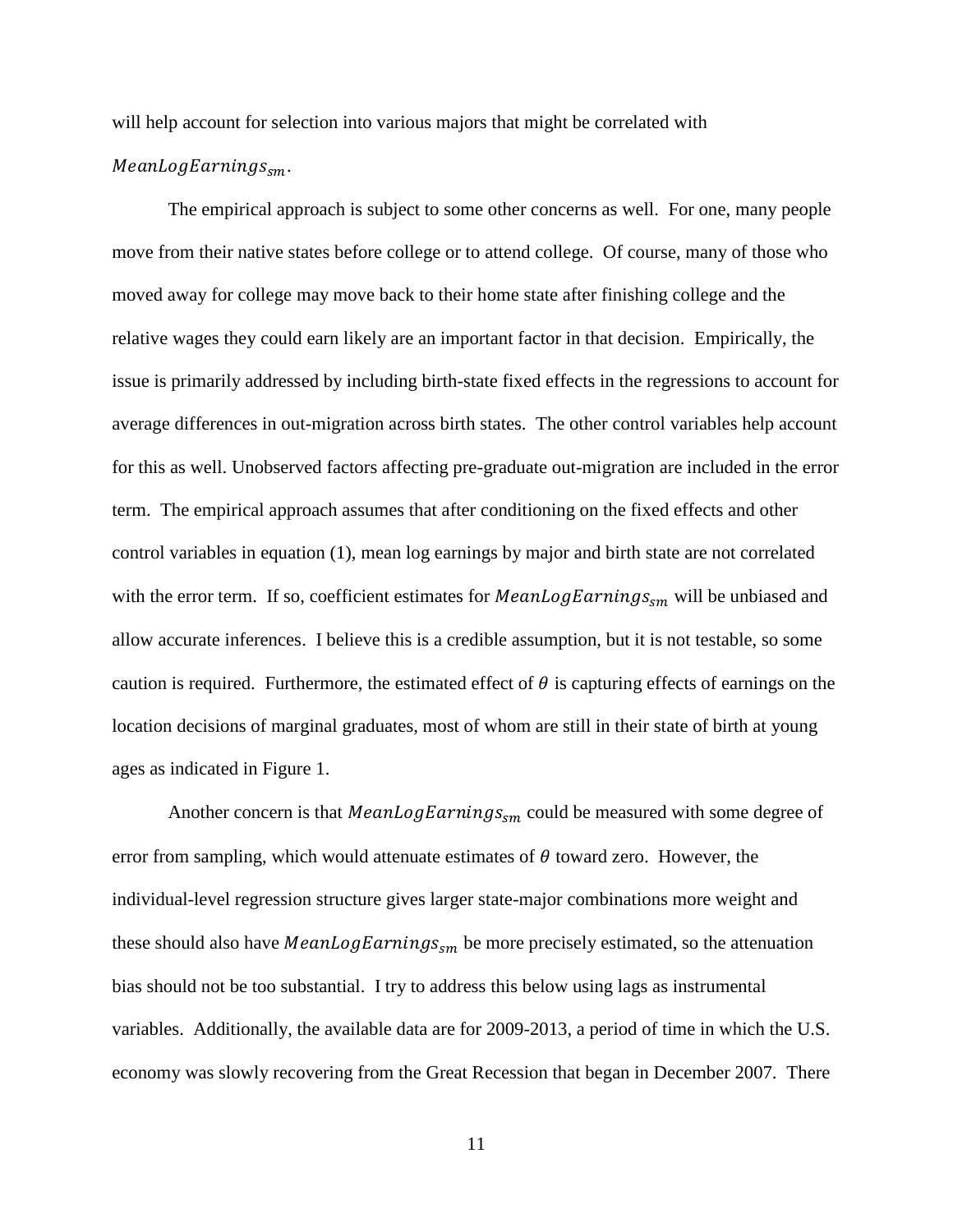is some concern that this might have reduced mobility and responsiveness to geographic differences in earnings (Partridge et al. 2012). I address this further below.

For various reasons there could be heterogeneous effects by age, sex, race, and ethnicity. The primary analysis focuses on ages 22-30 since young college graduates are likely the most mobile and responsive to earning differences. However, effects for ages 31-40, 41-50, and 51-59 are also examined. Results are first estimated for both sexes combined and then separately for males and females. Sex differences in responsiveness to major-specific earnings across states may exist, but the direction is not clear *a priori*. Previous literature suggests that migration rates may differ by sex with some evidence that women are more mobile than men in the UK (Faggian et al. 2007). Alternatively, if women are more likely than men to be tied stayers or tied movers, one might expect their migration decisions to be less responsive to their major-specific earnings (Cook et al. 2009; Docquier et al. 2012). Differences by race and ethnicity are similarly unclear *a priori* but certainly of interest (Faggian et al. 2006).

# *4.2 Regression Results*

 $\overline{a}$ 

Regression results from estimating equation (1) for graduates ages 22-30 are reported in Table 3.<sup>9</sup> Columns 1-3 report estimates for both sexes combined, males, and females, respectively. The results are quite consistent. For all three columns, higher major-specific log earnings in an individual's birth state significantly reduce the probability that the individual has out-migrated from their birth state. The coefficients of -0.071, -0.074, and -0.073 are fairly consistent in magnitude suggesting minimal differences in responsiveness to state-major-specific earnings between men and women. The magnitudes of the coefficients can be interpreted as

<sup>9</sup> Result for the demographic characteristics are reported in Appendix Table A. Results for birth-state, year, and college-major fixed effects are not reported to conserve space but are available from the author by request.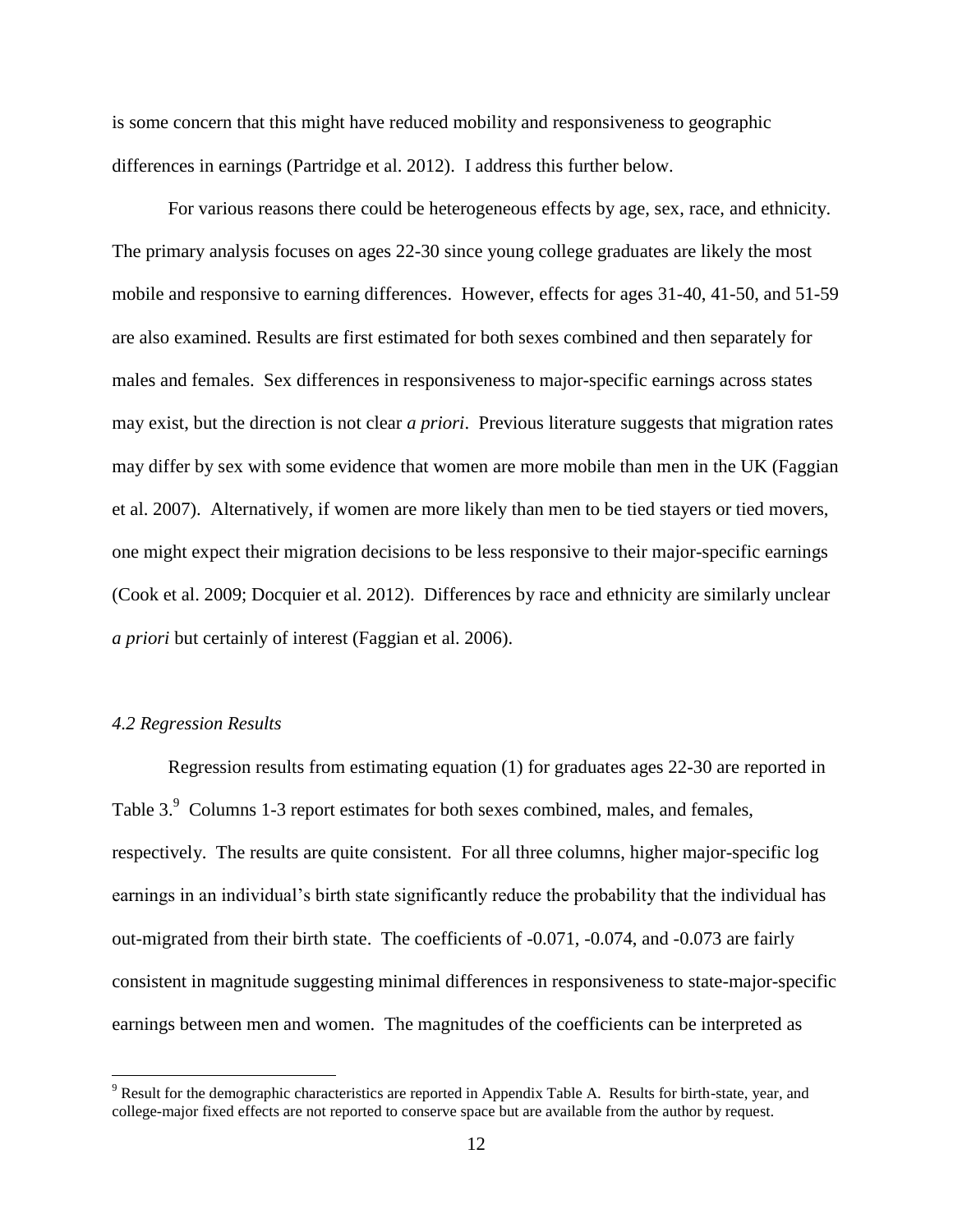suggesting that a 10 percent increase in state-major-specific earnings (an approximately 0.1 increase in the explanatory variable) would decrease the probability of birth-state out-migration by roughly 0.7 percentage points (i.e., 0.007). Similarly, a one standard deviation increase in the earnings variable would decrease birth-state out-migration by roughly 1.3 percentage points.

The estimated magnitudes in Table 3 are not very large but are certainly not trivial. As a source of comparison, Malamud and Wozniak (2012) find using an earlier time period that completing an additional year of higher education increases birth-state out-migration by roughly three to four percentage points. The magnitudes estimated in the current study are of sufficient economic importance to warrant policy attention, especially given the importance of college graduates to states and regions. However, the specific implications should consider the relatively modest magnitudes. For example, providing income subsidies to college graduates to stay and work in-state would have a relatively small impact relative to the costs required.<sup>10</sup> Furthermore, incomes do affect college graduate migration decisions, but the modest magnitudes suggests that other factors are likely important as well. These other factors may include local amenities, social networks, and location-specific investments that make moving costly.

I conducted some sensitivity analysis to consider some of the above concerns. First, I attempted to create a more nuanced measure of major-specific earnings in potential destinations outside the birth state. College major dummies account for national level earnings differences across majors, but there may be subnational forces at work. Specifically, I computed the flows from birth state to state of current residence for each detailed major and then computed a weighted average of major-specific mean log earnings outside of one's birth state using these flows as weights combined with major-specific mean earnings in destination states. Results

 $10$  Such a policy would also be costly because of a general inability to distinguish graduates making marginal location decisions from those who are infra-marginal. Thus, only a small percentage of subsidy recipients would alter their location decisions because of the subsidy.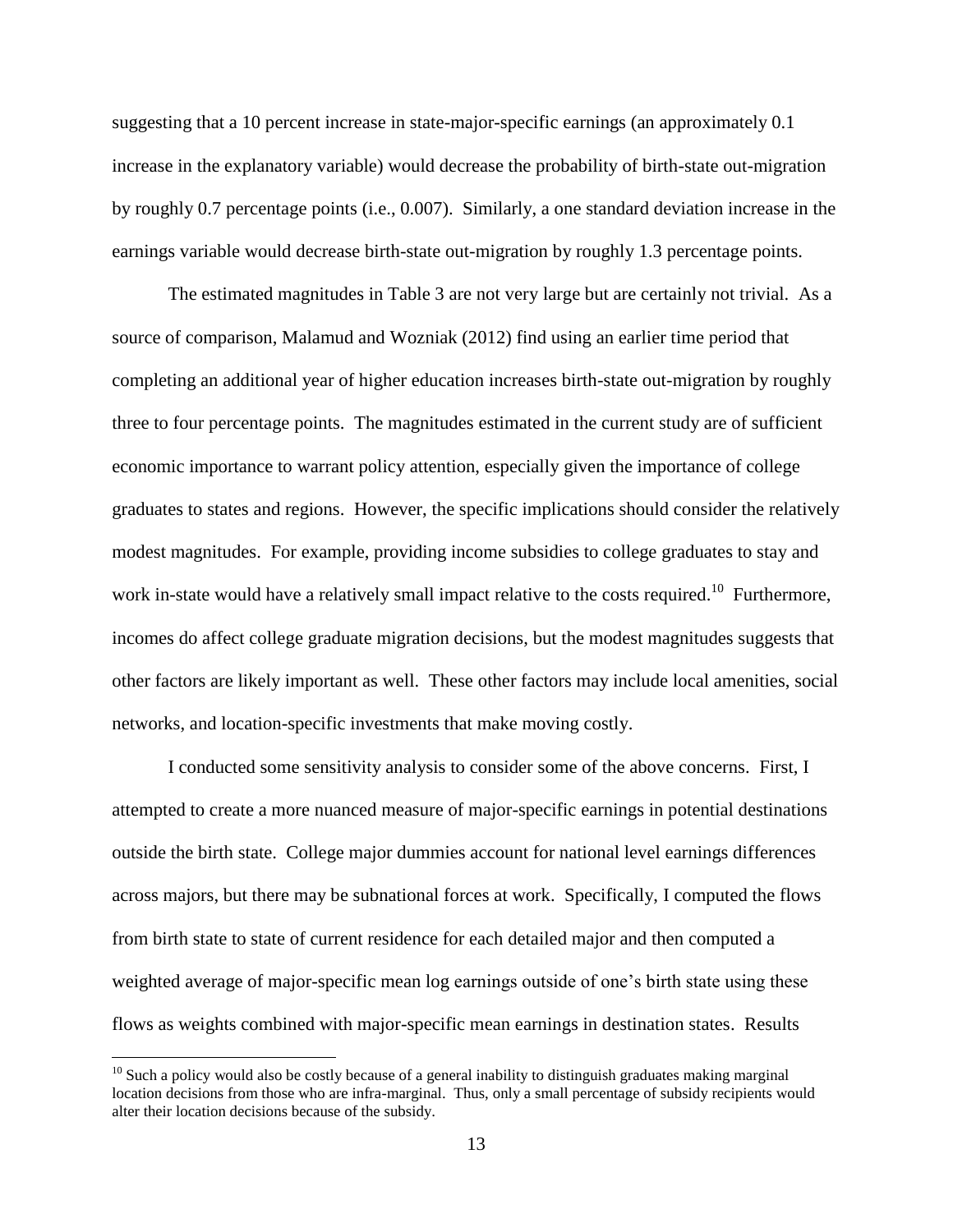reported in Appendix Table B show that the out-migration coefficients for major-specific earnings in one's birth state are very minimally affected. The positive coefficient on earnings in destination states on birth-state out-migration is the direction one would be expect; higher earnings in alternative labor markets likely pull people away from their birth state. The coefficients for both sexes and males of 0.137 and 0.165 are significant at the five percent level, but the female coefficient of 0.103 is not statistically significant at conventional levels. Interestingly, the magnitudes appear to suggest that pull factors from earnings outside the state are stronger than push factors from earnings in the state. However, the imprecision of the estimates for destination state earnings prevents strong inferences and the differences are not statistically significant at conventional levels. Furthermore, there is certainly some concern that the construction of the destination earnings variable could be subject to some degree of endogeneity, since it is based in part on migrants. Future research may be able to better address major-specific pull factors in a more comprehensive and convincing way. Still, it is useful to know that including this measure of destination earnings does not affect the results for majorspecific earnings in one's birth state.

I next re-estimated the results limiting the sample to the 2013 ACS since this time period allows the most time for recovery after the Great Recession and most closely approximates a "normal" economy. Results for 2013 were qualitatively similar to those for the full time period with a both sexes combined sample coefficient estimate of  $-0.069$  and a standard error of 0.036, which is significant at the ten percent level. I also attempted to address measurement error in the earnings variable. To do so, I separately estimated  $MeanLogEarnings<sub>sm</sub>$  by year and then used the one-year lag as an instrument. If the measurement error is purely from sampling and is independent across years, this instrumental variables (IV) approach will give consistent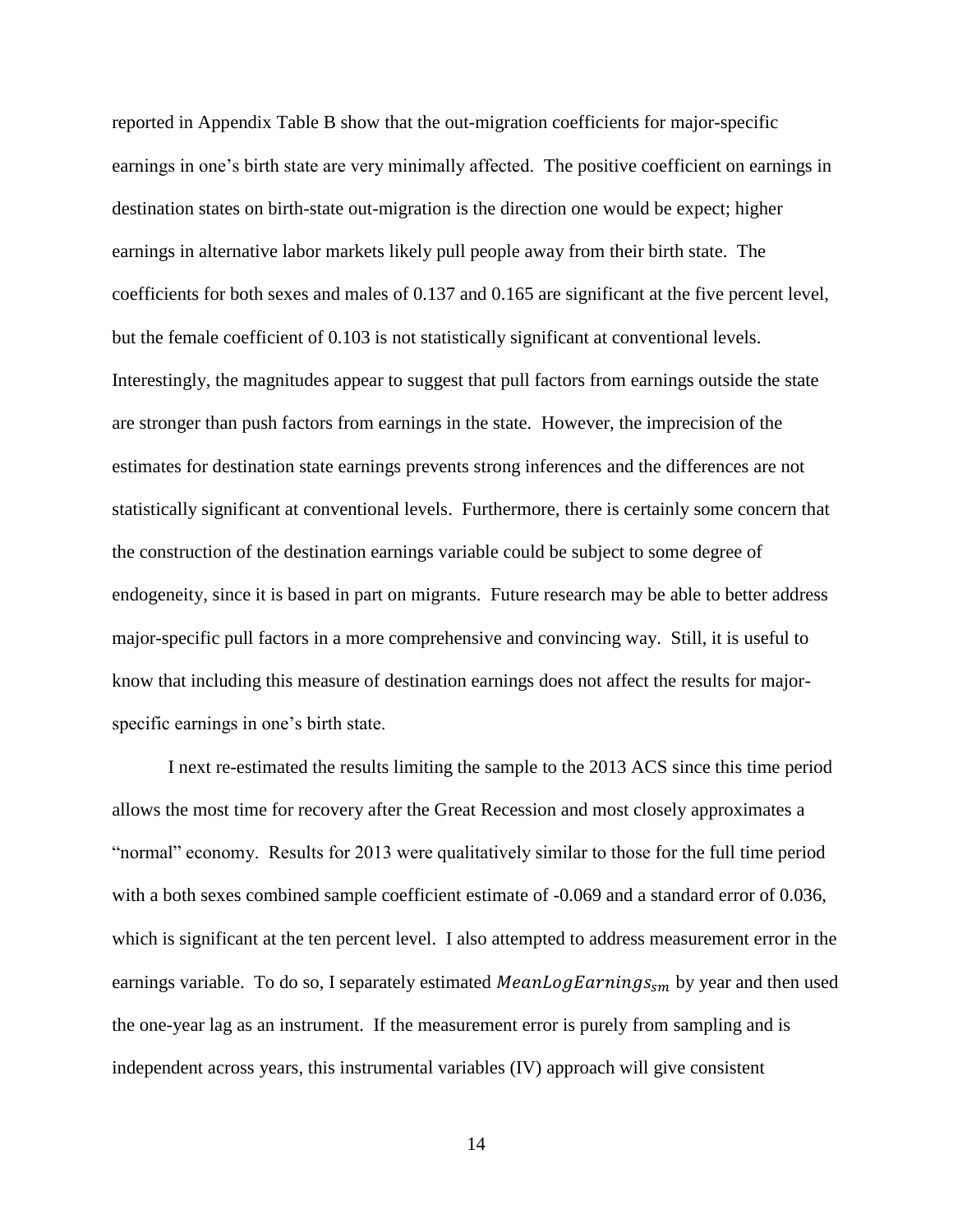estimates, but generally be less efficient than OLS. The instrument was significant in the first stage, but the second-stage was much less precisely estimated than OLS. For the both sexes sample, the coefficient was -0.134 with a standard error of 0.142, which is neither statistically different from zero nor the OLS estimate.<sup>11</sup> The IV estimates suggest that the OLS estimates might be attenuated somewhat, but the imprecision in the IV estimates limit their usefulness; thus they are not reported in the table.<sup>12</sup>

Table 4 reports results for ages 31-40, 41-50, and 51-59. Results are qualitatively similar to those for ages 22-30 but coefficients are generally slightly smaller in magnitude in Table 4 for ages 41-50 and 51-59. This is to be expected since recent college graduates are the most mobile and arguably the most responsive to differences in economic conditions across areas. However, the coefficient estimates for the older age ranges in Table 4 are not statistically significantly different from those for ages 22-30 in Table 3. The results in Table 4 also weakly suggest that women may be even more responsive to earnings differentials than men, but the sex differences are not statistically significant at the 10 percent level.

Table 5 reports separate results by race and ethnicity. The five groups examined are whites, blacks, Hispanics, Asians, and one group for all other.<sup>13</sup> The both sexes and male estimates for whites are slightly lower than the full sample results in Table 3, but the differences are not statistically significant at conventional levels. The white male coefficient also has a pvalue of only 0.111 and is thus not significant at the ten percent level. The white female coefficient is very similar to the overall female coefficient in Table 3. The coefficients for black,

 $11$  The IV coefficient was -0.086 for men and -0.205 for women, possibly suggesting a greater responsiveness for women, but the imprecision of the estimates prevents making inferences.

 $12$  Another approach considered to address measurement error was to use the broad major categories in order to increase sample sizes for which earnings are measured. Doing so yielded moderately larger OLS coefficients and similar IV coefficients as the results using detailed majors, consistent with expectations. However, the heterogeneity in majors within many broad categories makes this approach less desirable than using detailed majors.

<sup>&</sup>lt;sup>13</sup> Groups are defined to be mutually exclusive based on primary race and excluding Hispanics from other groups. Also, recall that the sample includes only persons born in the U.S.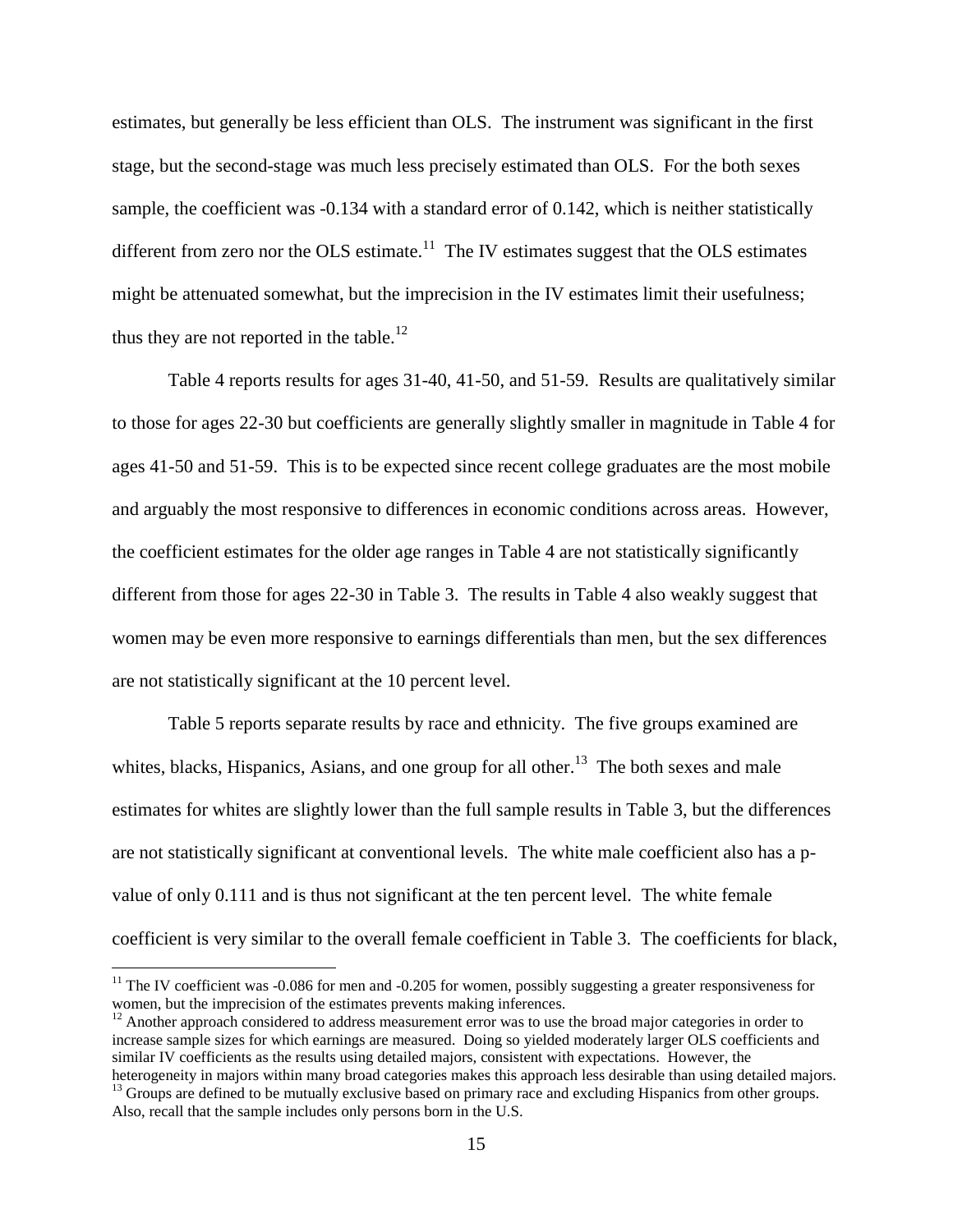Hispanic, and Asian females differ somewhat but are not statistically significantly different from white females and may simply result from variance due to smaller samples. However, the coefficients for Black, Hispanic, and Asian males of -0.297, -0.274, and -0.309, respectively, are much larger than for whites and the differences relative to white males are significant at the ten percent level or higher. Expectations about differences by race were unclear *a priori*, but it is certainly interesting that non-white males are the most responsive to major-specific earning differences. Better understanding and explaining these differences is likely a useful area for future research.

There are certainly some limitations with the analysis in this paper that could be further addressed in future research. Linking major-specific earnings to in-migration to specific areas could be a useful direction for future research, but does require some assumptions about how to specify migration flows.<sup>14</sup> Additionally, the focus on birth-state out-migration in the current study conveniently limits the sample to persons born in the U.S. More generally, there are a host of issues related to the destination decisions of foreign-born college graduates, and these are quite likely to differ by college major in important ways. Furthermore, future research could use other migration measures based on one-year migration in the  $ACS^{15}$ , e.g., to look at differences in migration flows across MSAs. Finally, researchers examining migration as a joint decision

<sup>&</sup>lt;sup>14</sup> This is especially problematic for small majors, which often have zero observations for various flows and even among the "origin" population of some majors in given states. Having large numbers of zeros complicates analyses that take logarithmic transformations of migration flows. Having missing and/or noisy origin populations complicates analysis based on in-migration and net migration rates. Given the difficulties with examining inmigration, the current study maintains a focus on birth-state out-migration for simplicity.

<sup>&</sup>lt;sup>15</sup> In results not shown, I also explored using one-year state out-migration as a binary dependent variable. Regressing a dummy for leaving the state of residence one year prior on major-specific regression-adjusted mean log earnings in the state one-year prior yields a small negative coefficient that is not statistically significant at conventional levels. Unfortunately, one-year migration is a noisy measure for the current analysis because relatively few people move across states in a given year. Furthermore, individual locations in the prior year are likely not independent of recent earnings in the state. For example, recent graduates may have already left areas paying especially low salaries to persons with their major.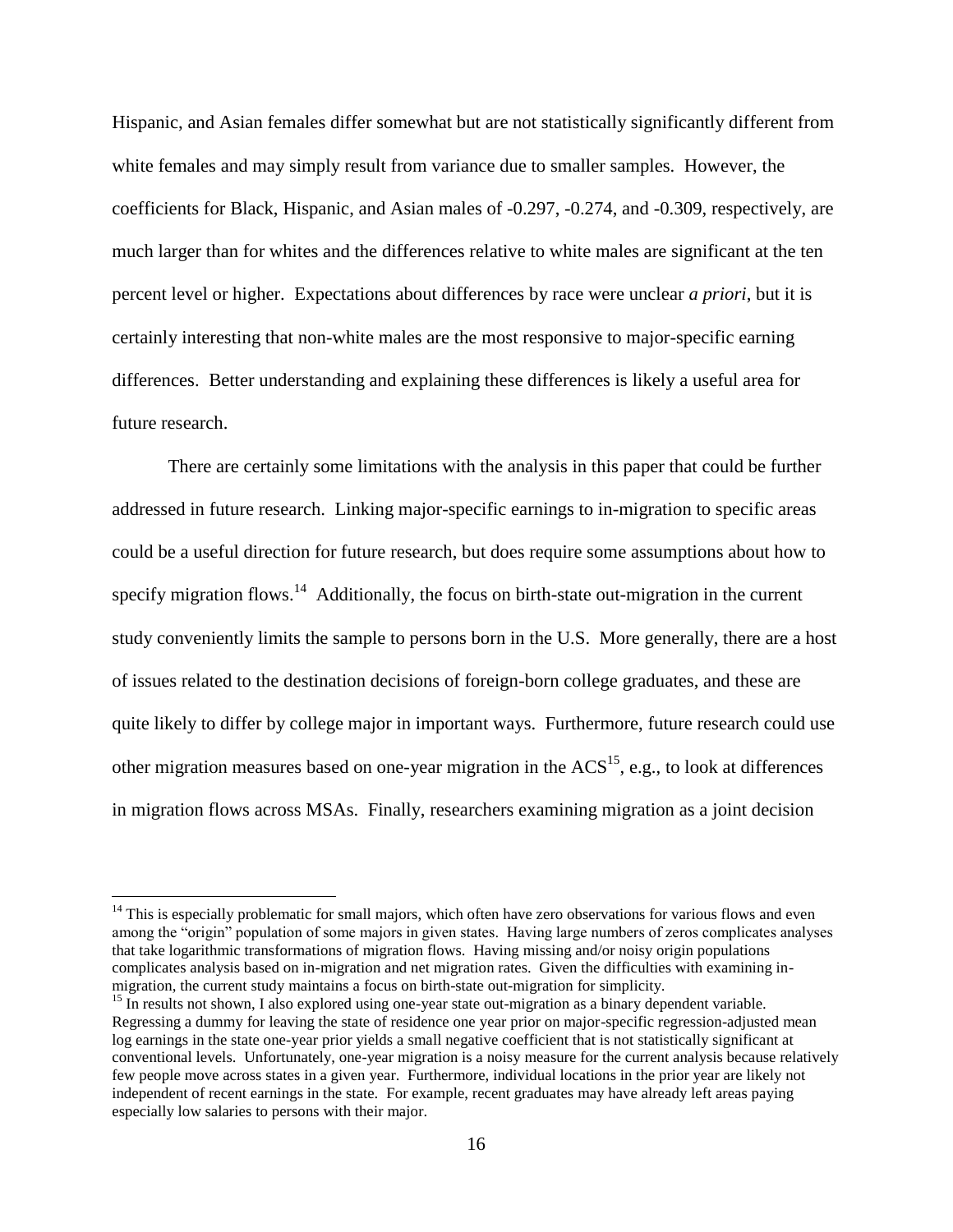made by a couple could likely gain additional insights by examining the importance of college majors.

### **5. Conclusion**

College graduates are widely believed to be important ingredients for regional prosperity in developed economies, and researchers and policymakers are interested in what factors affect college graduates' location decisions. Employment opportunities in an area are likely an important factor, but these are likely to differ depending on the college major in which a graduate earned their degree. This paper uses American Community Survey microdata on income and migration to examine the effects of major-specific earnings in a college graduate's state of birth on the probability of out-migrating from that state. Results suggest that higher major-specific earnings in one's birth state reduce the likelihood of birth-state out-migration. OLS suggests that a 10 percent increase in major-specific earnings decreases birth-state outmigration by 0.7 percentage points or average. Measurement error may make this a conservative estimate, but even accounting for measurement error bias, the average effect is likely only moderately large. Interestingly, however, the effect magnitudes for black, Hispanic and Asian males are roughly four times that of the average effect, but it is unclear why they are so much more responsive.

The analysis in this paper has important implications. College graduates are geographically mobile in ways consistent with economic theory. In general, these results suggest that the stock of college graduates in an area depends at least in part on the demand for college graduates in the area and the incomes that graduates can earn. The policy implications require careful interpretation. For example, state and regional policies that try to alter graduate location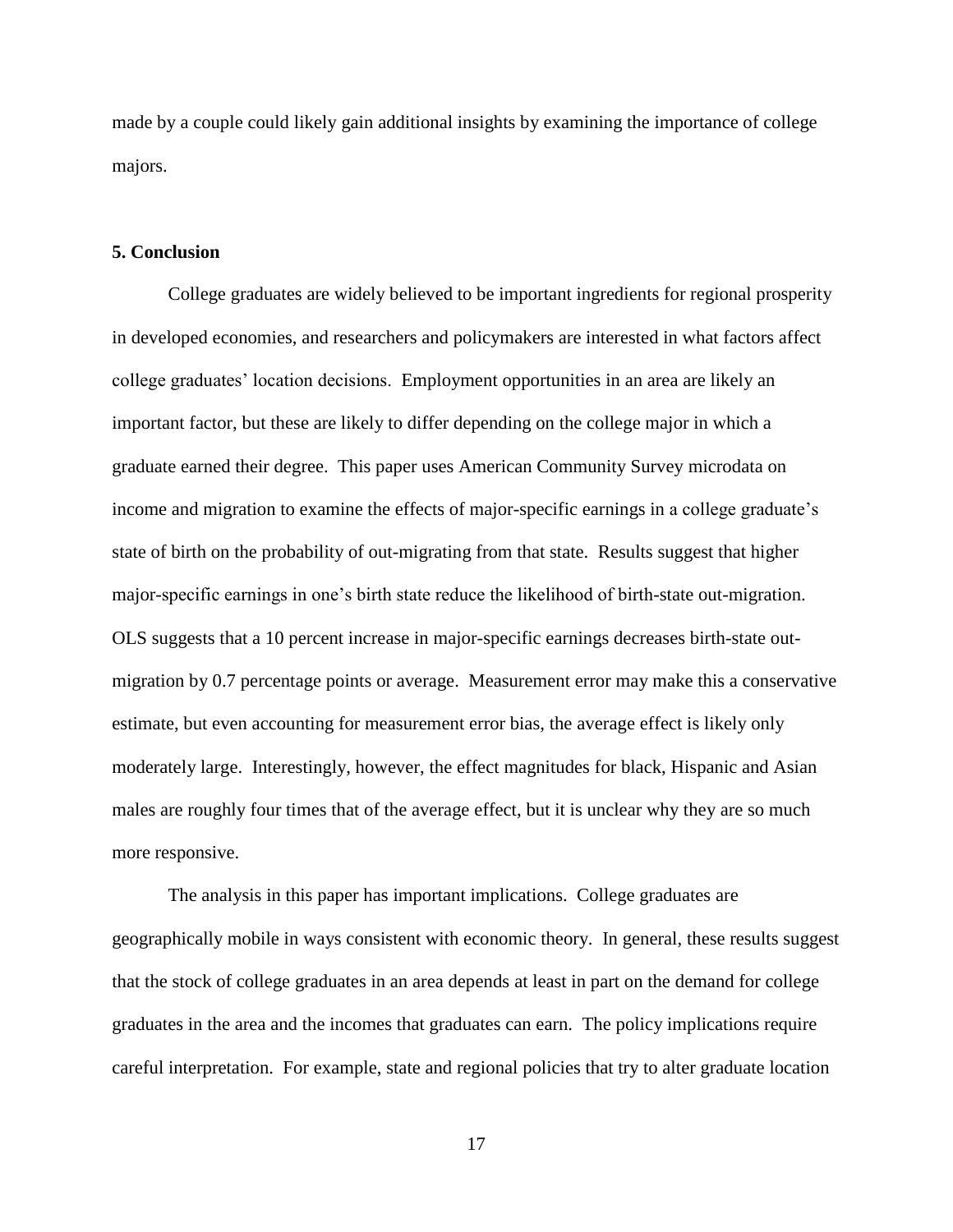decisions via short-term income subsidies would likely have limited impact relative to their cost and are likely unjustified. Furthermore, the modest effects of earnings suggest that other factors are also likely important such as locational amenities and attachments to family, friends, and places. More generally, the stock of college graduates in an area is likely affected by both supply and demand-side forces.

However, this study also offers some more specific insights that have received minimal attention by previous researchers. College graduates have heterogeneous skills, and their earnings differ with these skills. Furthermore, various local labor markets reward various skills differently. College graduates are attracted to areas that offer high relative earnings for their specific set of skills. To some extent, young people likely have incomplete information about local earnings prospects for various majors in their state or region when they are making decisions about what major to pursue. Policymakers seeking to build the stock of college graduates in their area may be well served by facilitating the dissemination of better information about local earnings in various majors. This may help young people who want to locate in their home state after college make more informed decisions about their college major, which can increase their earnings and their propensity to stay after college.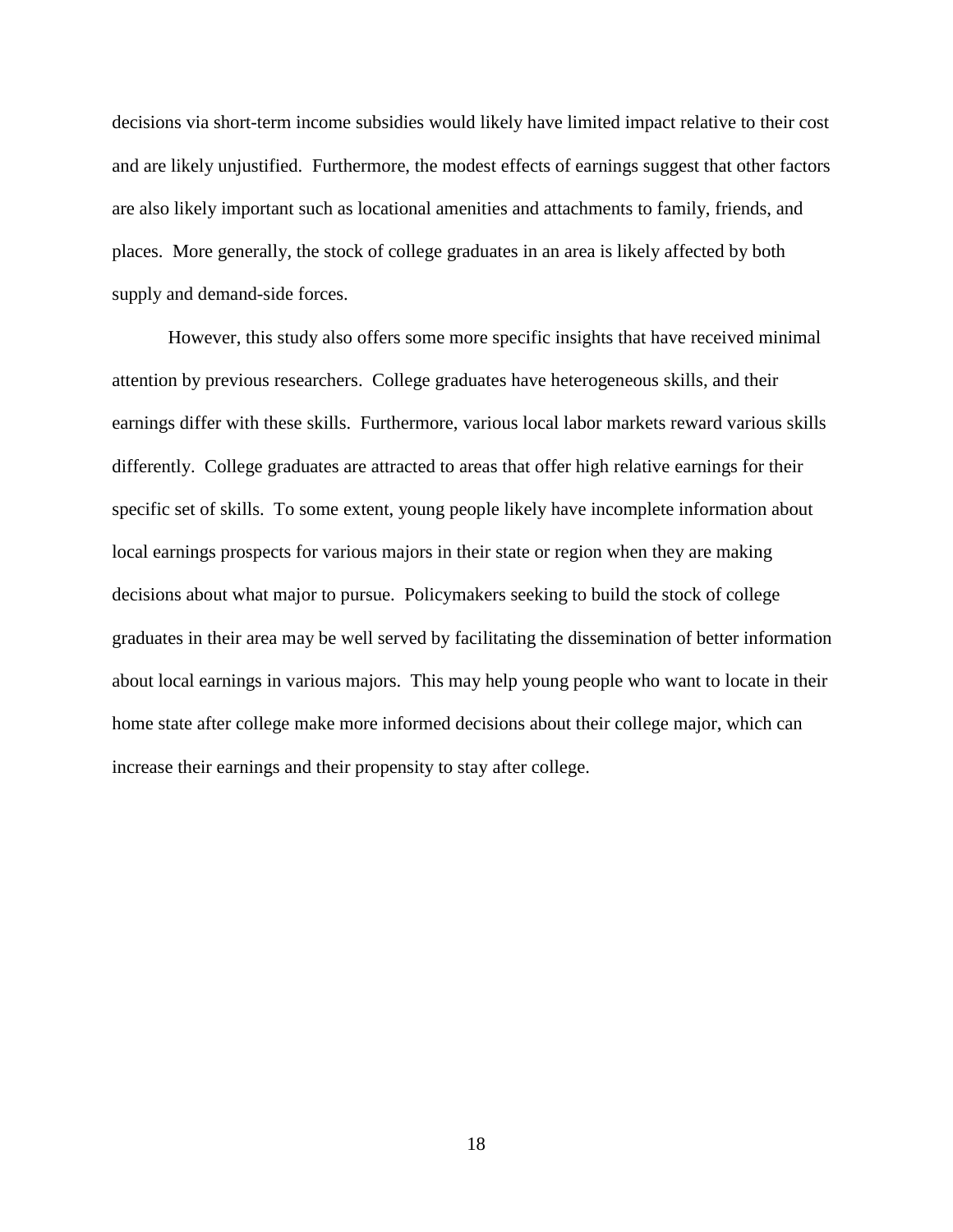# **References**

- Abel, Jaison R., and Richard Deitz. (2015). Agglomeration and job matching among college graduates. Regional Science and Urban Economics 51: 14-24.
- Abreu Maria, Alessandra Faggian, and Philip McCann. (2015). Migration and inter-industry mobility of UK graduates. Journal of Economic Geography 15(2): 353-385.
- Adamson, Dwight W., David E. Clark, and Mark D. Partridge. (2004). Do urban agglomeration effects and household amenities have a skill bias? Journal of Regional Science 44(2): 201-224.
- Arcidiacono, Peter. (2004). Ability sorting and the returns to college major. Journal of Econometrics 121(1): 343-375.
- Arntz, Melanie, Terry Gregory, and Florian Lehmer. (2014). Can regional employment disparities explain the allocation of human capital across space? Regional Studies 48(10), 1719-1738.
- Becker, Gary S. (1962). Investment in human capital: A theoretical analysis. Journal of Political Economy 70(5): 9-49.
- Betz, Michael R., Mark D. Partridge, and Belal Fallah. (2015). Smart cities and attracting knowledge workers: Which cities attract highly-educated workers in the 21st century? Papers in Regional Science, Forthcoming.
- Böckerman, Petri, and Mika Haapanen. (2013). The effect of polytechnic reform on migration. Journal of Population Economics 26(2): 593-617.
- Brown, W. Mark and Darren M. Scott. (2012). Human capital location choice: Accounting for amenities and thick labor markets. Journal of Regional Science 52(5): 787–808.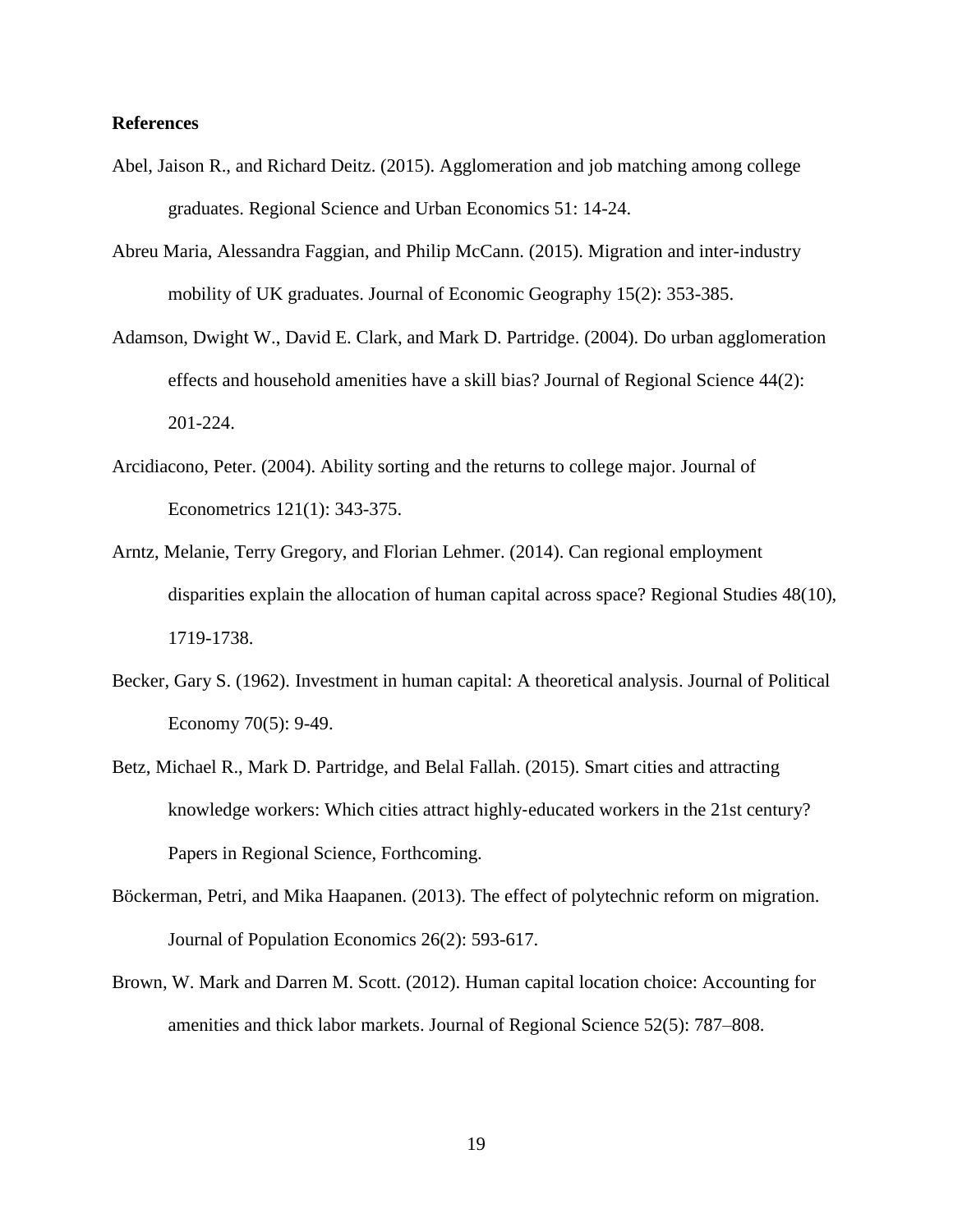- Busch, Oliver, and Benjamin Weigert. (2010). Where have all the graduates gone? Internal cross-state migration of graduates in Germany 1984–2004. Annals of Regional Science 44(3): 559-572.
- Carree, Martin, and Kristin Kronenberg. (2014). Locational choices and the costs of distance: Empirical evidence for Dutch graduates. Spatial Economic Analysis 9(4): 420-435.
- Chen, Yong and Stuart S. Rosenthal. (2008). Local amenities and life-cycle migration: Do people move for jobs or fun? Journal of Urban Economics 64: 519-537.
- Cooke, Thomas J., Paul Boyle, Kenneth Couch, and Peteke Feijten. (2009). A longitudinal analysis of family migration and the gender gap in earnings in the United States and Great Britain. Demography, 46(1), 147-167.
- Corcoran Jonathan, Alessandra Faggian, and Philip McCann. (2010). Human capital in remote and rural Australia: The role of graduate migration. Growth and Change 41(2): 192-210.
- Cunningham, Chris, Michaela C. Patton, and Robert R. Reed. (2013). Heterogeneous returns to knowledge exchange: Evidence from the urban wage premium. Working Paper.
- Dahl, Michael S., and Olav Sorenson. (2010). The migration of technical workers. Journal of Urban Economics 67(1), 33-45.
- Di Cintio, Marco and Emanuele Grassi. (2013). Internal migration and wages of Italian university graduates. Papers in Regional Science 92(1): 119-140.
- Docquier, Frédéric, Abdeslam Marfouk, Sara Salomone, and Khalid Sekkat. (2012). Are skilled women more migratory than skilled men? World development, 40(2), 251-265.
- Faggian, Alessandra, Jonathan Corcoran, and Philip McCann. (2013). Modelling geographical graduate job search using circular statistics. Papers in Regional Science 92(2): 329-343.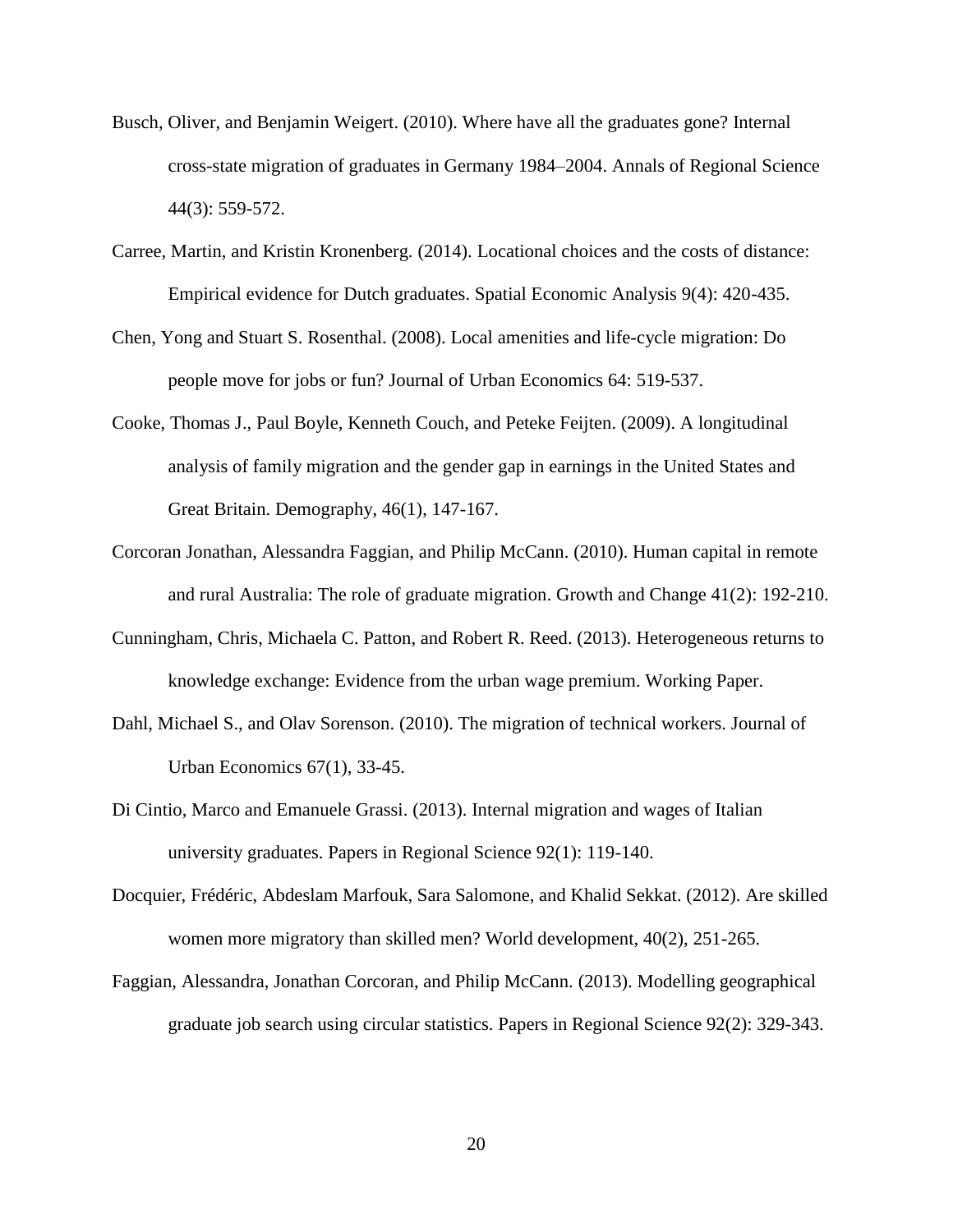- Faggian, Alessandra, Philip McCann, and Stephen Sheppard. (2006). An analysis of ethnic differences in UK graduate migration behaviour. Annals of Regional Science 40(2): 461- 471.
- Faggian, Alessandra, Philip McCann, and Stephen Sheppard. (2007). Some evidence that women are more mobile than men: Gender differences in UK graduate migration behavior. Journal of Regional Science 47(3): 517-539.
- Greenwood, Michael J. (1975). Research on internal migration in the United States: A survey. Journal of Economic Literature 13(2): 397-433.
- Haapanen, Mika and Hannu Tervo. (2012). Migration of the highly educated: Evidence from residence spells of university graduates. Journal of Regional Science 52(4): 587-605.
- Hickman, Daniel C., (2009). The effects of higher education policy on the location decision of individuals: Evidence from Florida's Bright Futures Scholarship program. Regional Science and Urban Economics 39(5): 553-562.
- Kennan, John, and James R. Walker. (2011). The effect of expected income on individual migration decisions. Econometrica 79(1): 211-251.
- Knapp, Thomas A., Nancy E. White, and Amy M. Wolaver. (2013). The returns to migration: the influence of education and migration type. Growth and Change 44(4): 589-607.
- Ladinsky, Jack (1967). The geographic mobility of professional and technical manpower. Journal of Human Resources 2(4): 475-494.
- Leguizamon, J. Sebastian, and George W. Hammond. (2015). Merit‐based college tuition assistance and the conditional probability of in‐state work. Papers in Regional Science, Forthcoming.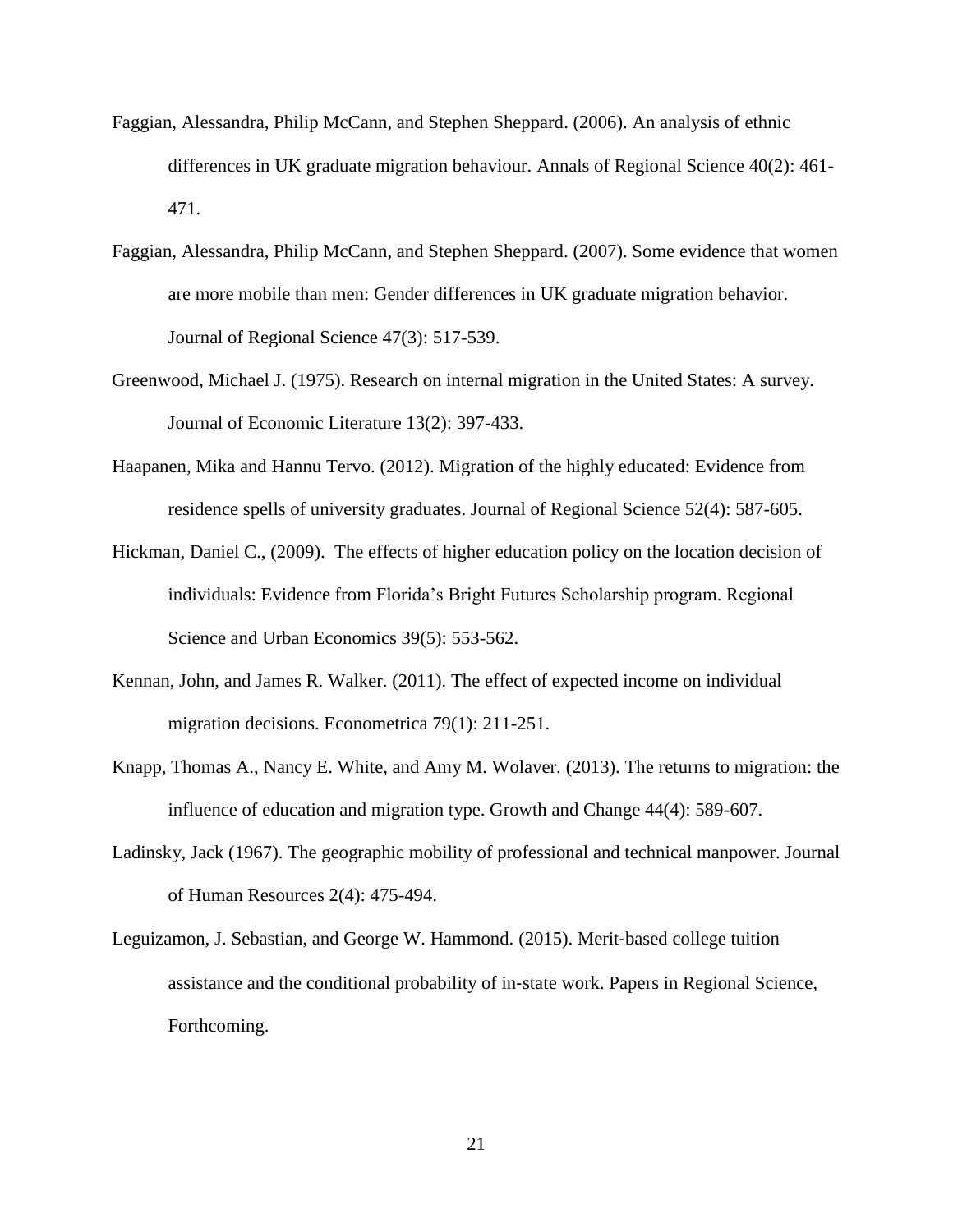- Liu, Ye, and Jianfa Shen. (2014). Spatial patterns and determinants of skilled internal migration in China, 2000–2005. Papers in Regional Science 93(4): 749-771.
- Long, Mark C., Dan Goldhaber, and Nick Huntington-Klein. (2015). Do completed college majors respond to changes in wages? Economics of Education Review, 49, 1-14.
- Malamud, Ofer, and Abigail K. Wozniak. (2012). The impact of college on migration: Evidence from the Vietnam generation. Journal of Human Resources 47(4): 913-950.
- Marinelli, Elisabetta. (2013). Sub-national graduate mobility and knowledge flows: An exploratory analysis of onward-and return-migrants in Italy. Regional Studies 47(10): 1618-1633.
- Moretti, Enrico. (2004). Estimating the social return to higher education: Evidence from longitudinal and repeated cross-sectional data. Journal of Econometrics 121: 175-212.
- Nifo, Annamaria, and Gaetano Vecchion. (2014). Do institutions play a role in skilled migration? The case of Italy. Regional Studies 48(10): 1628-1649.
- Partridge, Mark D. (2010). The duelling models: NEG vs amenity migration in explaining US engines of growth. Papers in Regional Science 89(3): 513-536.
- Partridge, Mark D., Dan S. Rickman, M. Rose Olfert, and Kamar Ali. (2012). Dwindling U.S. internal migration: Evidence of spatial equilibrium or structural shifts in local labor markets? Regional Science and Urban Economics 42(1): 375-388.
- Rappaport, Jordan. (2007). Moving to nice weather. Regional Science and Urban Economics 37(3): 375-398.
- Rickman, Dan S., and Shane D. Rickman. (2011). Population growth in high-amenity nonmetropolitan areas: What's the prognosis? Journal of Regional Science 51(5): 863- 879.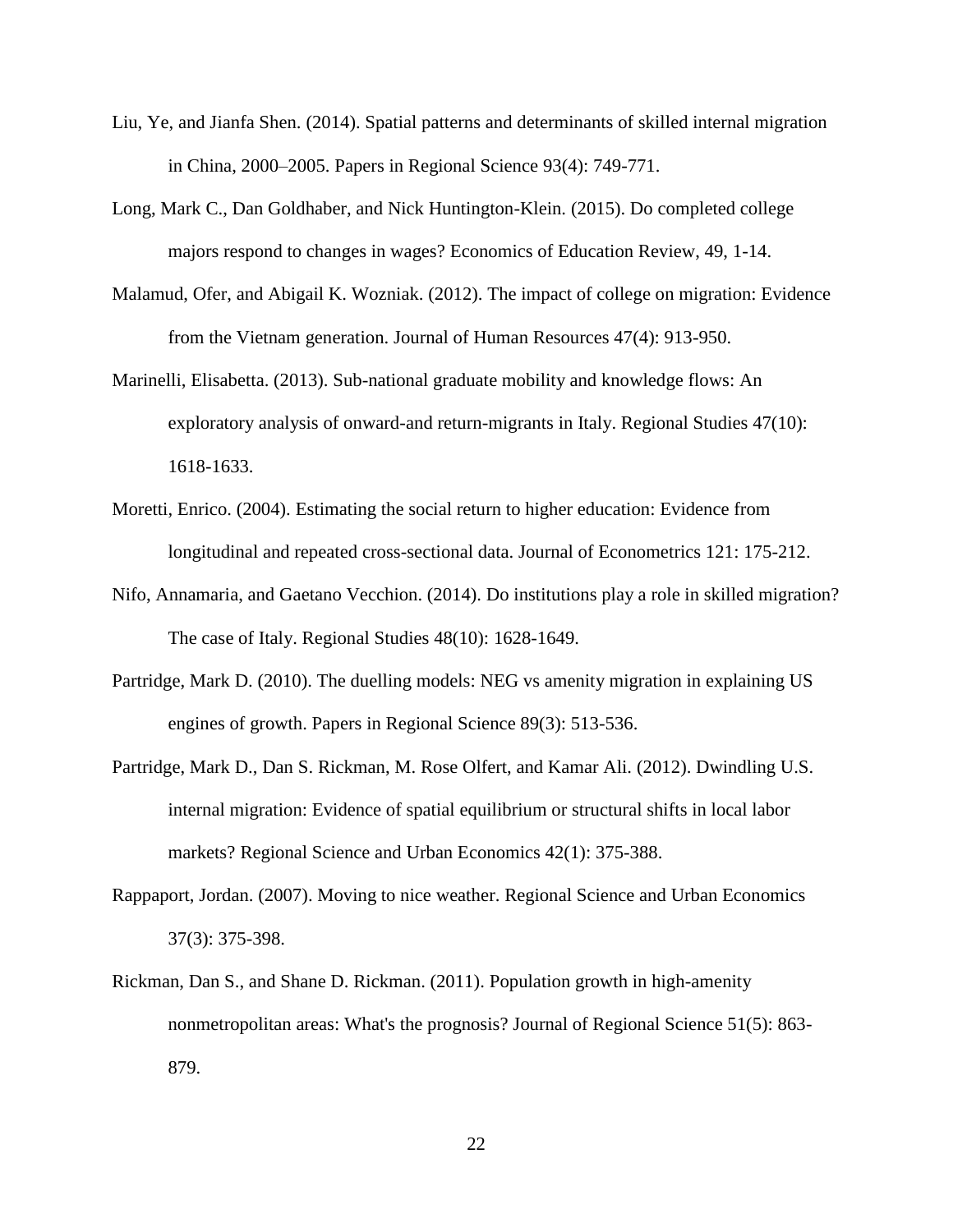- Ruggles, Steven J., Trent Alexander, Katie Genadek, Ronald Goeken, Matthew B. Schroeder, and Matthew Sobek. (2010). Integrated Public Use Microdata Series: Version 5.0 [Machine-readable database]. Minneapolis: University of Minnesota.
- Schwartz, Aba. (1976). Migration, age, and education. Journal of Political Economy 84(4): 701- 719.
- Scott, Allen J. (2010). Jobs or amenities? Destination choices of migrant engineers in the USA. Papers in Regional Science 89(1): 43-63.
- Sjaastad, Larry A. (1962). The costs and returns of human migration. Journal of Political Economy 70(5): 80-93.
- Sjoquist, David L., and John V. Winters (2014). Merit aid and post-college retention in the state. Journal of Urban Economics 80: 39-50.
- Tano, Sofia. (2014). Regional clustering of human capital: School grades and migration of university graduates. Annals of Regional Science 52(2): 561-581.
- Treyz, George I., Dan S. Rickman, Gary L. Hunt, and Michael J. Greenwood. (1993). The dynamics of US internal migration. Review of Economics and Statistics 75(2): 209-214.
- Waldorf. Brigitte S. (2009). Is human capital accumulation a self-propelling process? Comparing educational attainment levels of movers and stayers. Annals of Regional Science 43: 323- 344.
- Whisler, Ronald L., Brigitte S. Waldorf, Gordon F. Mulligan, and David A. Plane. (2008). Quality of life and the migration of the college-educated: A life-course approach. Growth and Change 39: 58-94.
- Winters, John V. (2012). Differences in employment outcomes for college town stayers and leavers. IZA Journal of Migration 1(11): 1-17.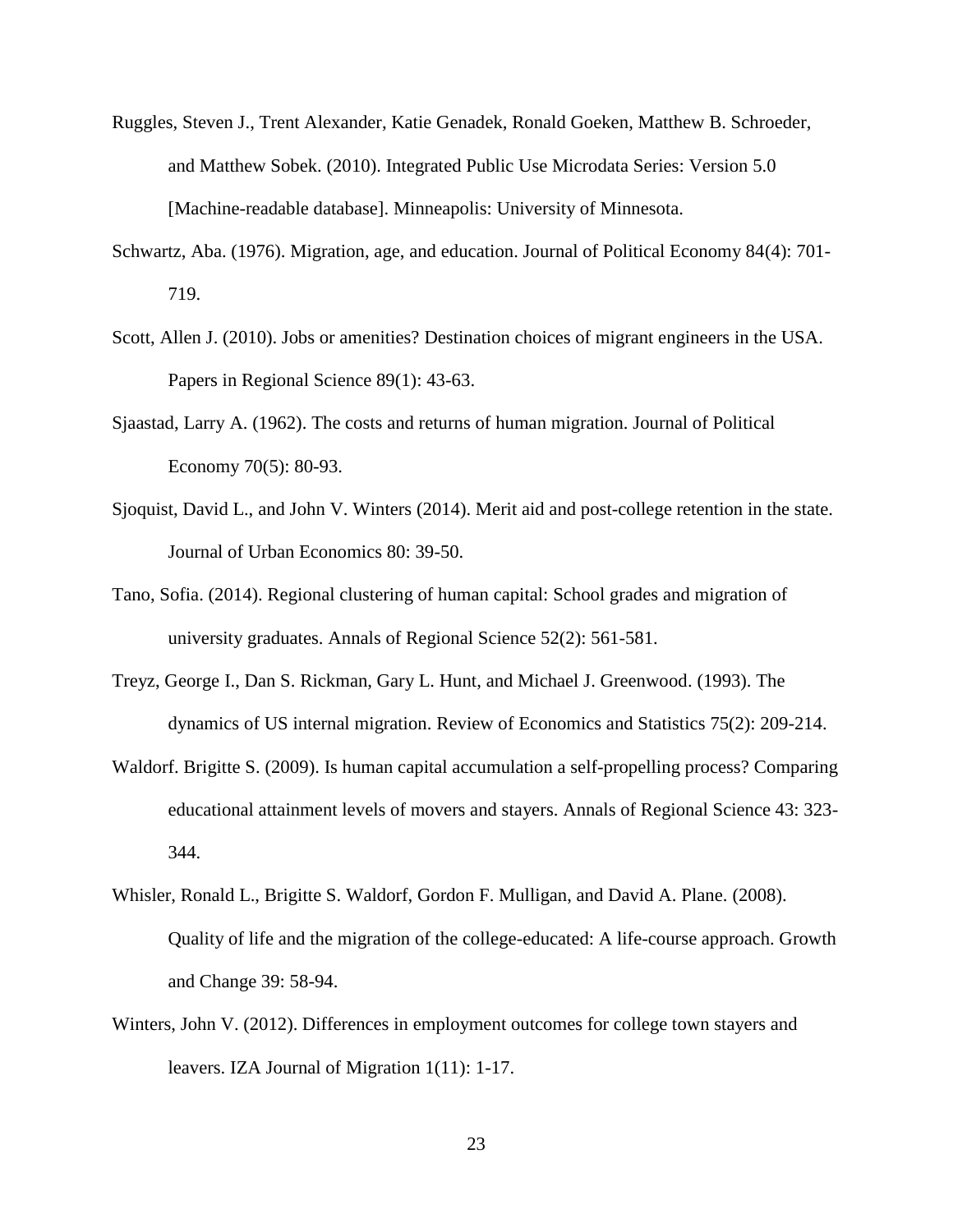- Winters, John V. (2013). Human capital externalities and employment differences across metropolitan areas of the USA. Journal of Economic Geography 13(5): 799-822.
- Winters, John V. (2014). The production and stock of college graduates for US states. IZA DP No. 8730.
- Winters, John V., and Weineng Xu. (2014). Geographic differences in the earnings of economics majors. Journal of Economic Education 45(3): 262-276.
- Wozniak, Abigail. (2010). Are college graduates more responsive to distant labor market opportunities? Journal of Human Resources 45(4): 944-970.
- Zheng, Liang. (2015). What city amenities matter in attracting smart people? Papers in Regional Science, Forthcoming.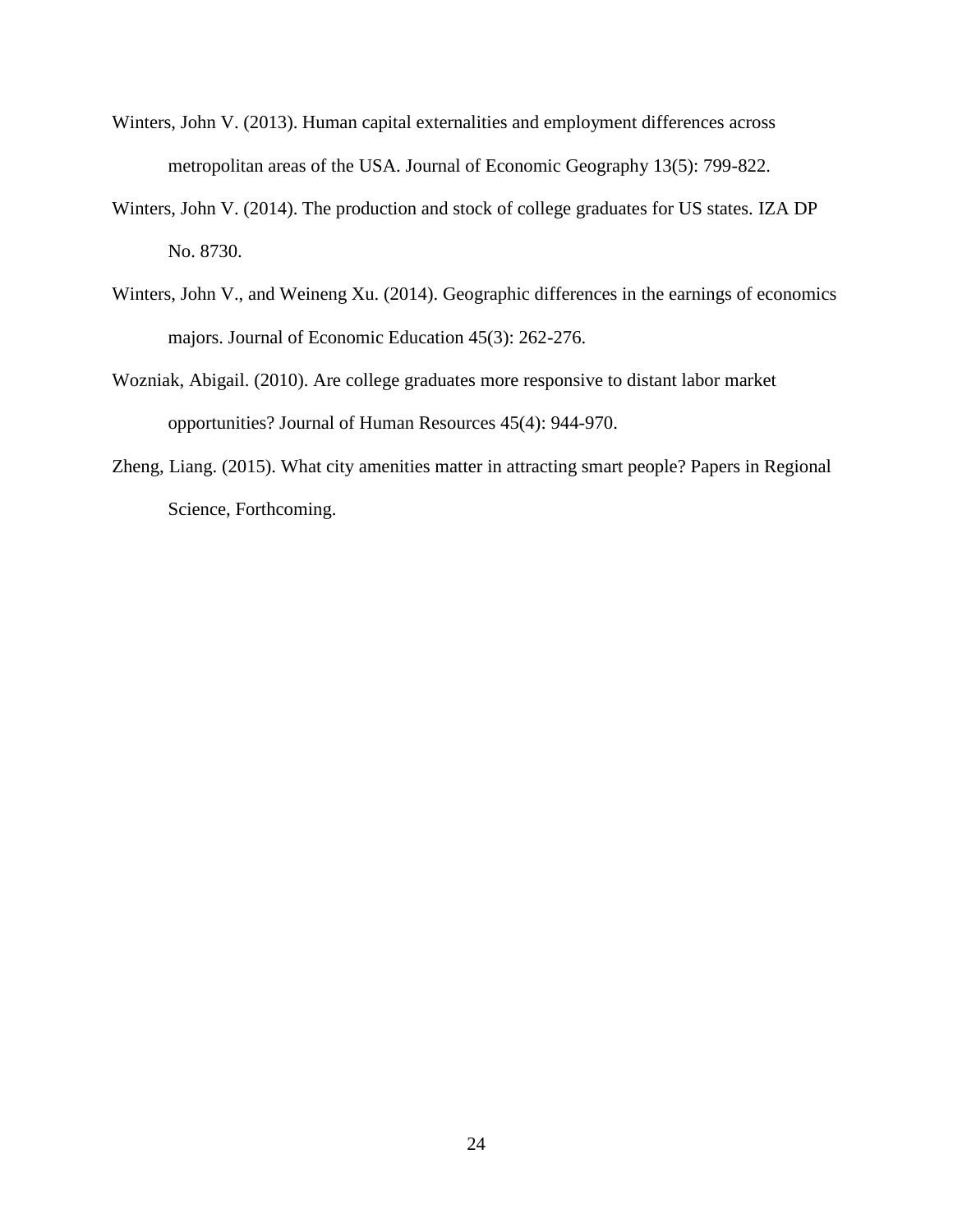

Figure 1: Birth-State Out-Migration by Age and Education

Source: Based on author's calculations from the pooled 2009-2013 American Community Survey.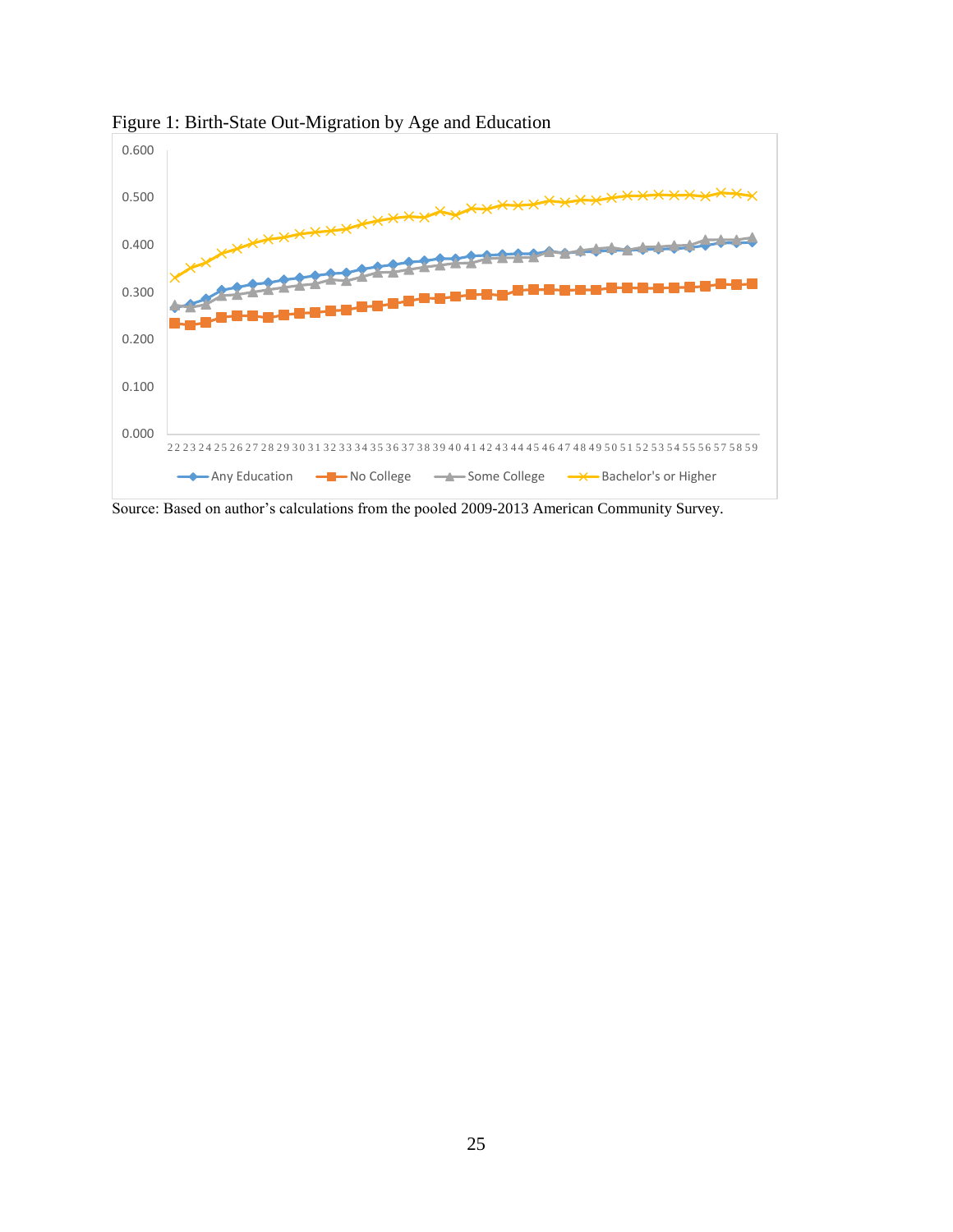

Figure 2: Out-Migration Rates and Mean Earnings by Broad Major

Source: Based on author's calculations from the pooled 2009-2013 American Community Survey.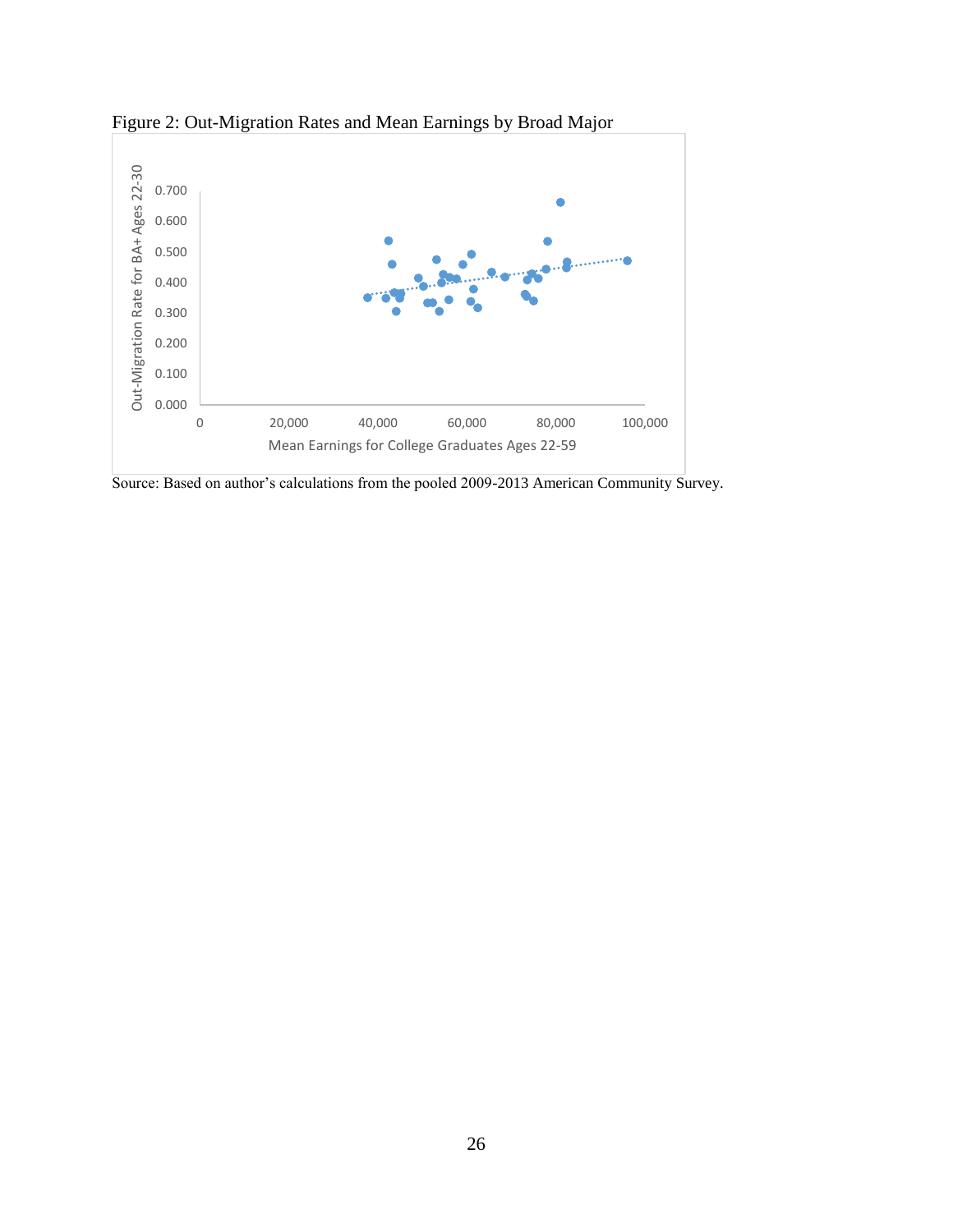| <b>State</b>  | <b>Out-Migration Rate</b> |            | <b>State</b>   | <b>Out-Migration Rate</b> |            |  |
|---------------|---------------------------|------------|----------------|---------------------------|------------|--|
|               | Ages 22-30                | Ages 31-59 |                | Ages 22-30                | Ages 31-59 |  |
| Alabama       | 0.366                     | 0.456      | Montana        | 0.561                     | 0.620      |  |
| Alaska        | 0.730                     | 0.794      | Nebraska       | 0.444                     | 0.564      |  |
| Arizona       | 0.453                     | 0.520      | Nevada         | 0.566                     | 0.638      |  |
| Arkansas      | 0.396                     | 0.503      | New Hampshire  | 0.589                     | 0.607      |  |
| California    | 0.287                     | 0.365      | New Jersey     | 0.444                     | 0.541      |  |
| Colorado      | 0.468                     | 0.528      | New Mexico     | 0.579                     | 0.610      |  |
| Connecticut   | 0.497                     | 0.540      | New York       | 0.363                     | 0.537      |  |
| Delaware      | 0.579                     | 0.657      | North Carolina | 0.346                     | 0.388      |  |
| Florida       | 0.395                     | 0.487      | North Dakota   | 0.571                     | 0.650      |  |
| Georgia       | 0.376                     | 0.410      | Ohio           | 0.394                     | 0.491      |  |
| Hawaii        | 0.569                     | 0.544      | Oklahoma       | 0.446                     | 0.510      |  |
| Idaho         | 0.568                     | 0.622      | Oregon         | 0.456                     | 0.502      |  |
| Illinois      | 0.360                     | 0.489      | Pennsylvania   | 0.373                     | 0.486      |  |
| Indiana       | 0.430                     | 0.524      | Rhode Island   | 0.514                     | 0.595      |  |
| Iowa          | 0.482                     | 0.599      | South Carolina | 0.402                     | 0.469      |  |
| Kansas        | 0.461                     | 0.572      | South Dakota   | 0.562                     | 0.639      |  |
| Kentucky      | 0.392                     | 0.461      | Tennessee      | 0.384                     | 0.445      |  |
| Louisiana     | 0.412                     | 0.489      | Texas          | 0.291                     | 0.303      |  |
| Maine         | 0.512                     | 0.537      | Utah           | 0.419                     | 0.437      |  |
| Maryland      | 0.447                     | 0.543      | Vermont        | 0.622                     | 0.621      |  |
| Massachusetts | 0.382                     | 0.469      | Virginia       | 0.452                     | 0.530      |  |
| Michigan      | 0.413                     | 0.461      | Washington     | 0.404                     | 0.446      |  |
| Minnesota     | 0.351                     | 0.411      | West Virginia  | 0.524                     | 0.617      |  |
| Mississippi   | 0.424                     | 0.525      | Wisconsin      | 0.407                     | 0.458      |  |
| Missouri      | 0.407                     | 0.502      | Wyoming        | 0.716                     | 0.746      |  |

Table 1: Birth-State Out-Migration Rate for Colleges Graduates by Birth State and Age Range

Source: Based on author's calculations from the pooled 2009-2013 American Community Survey.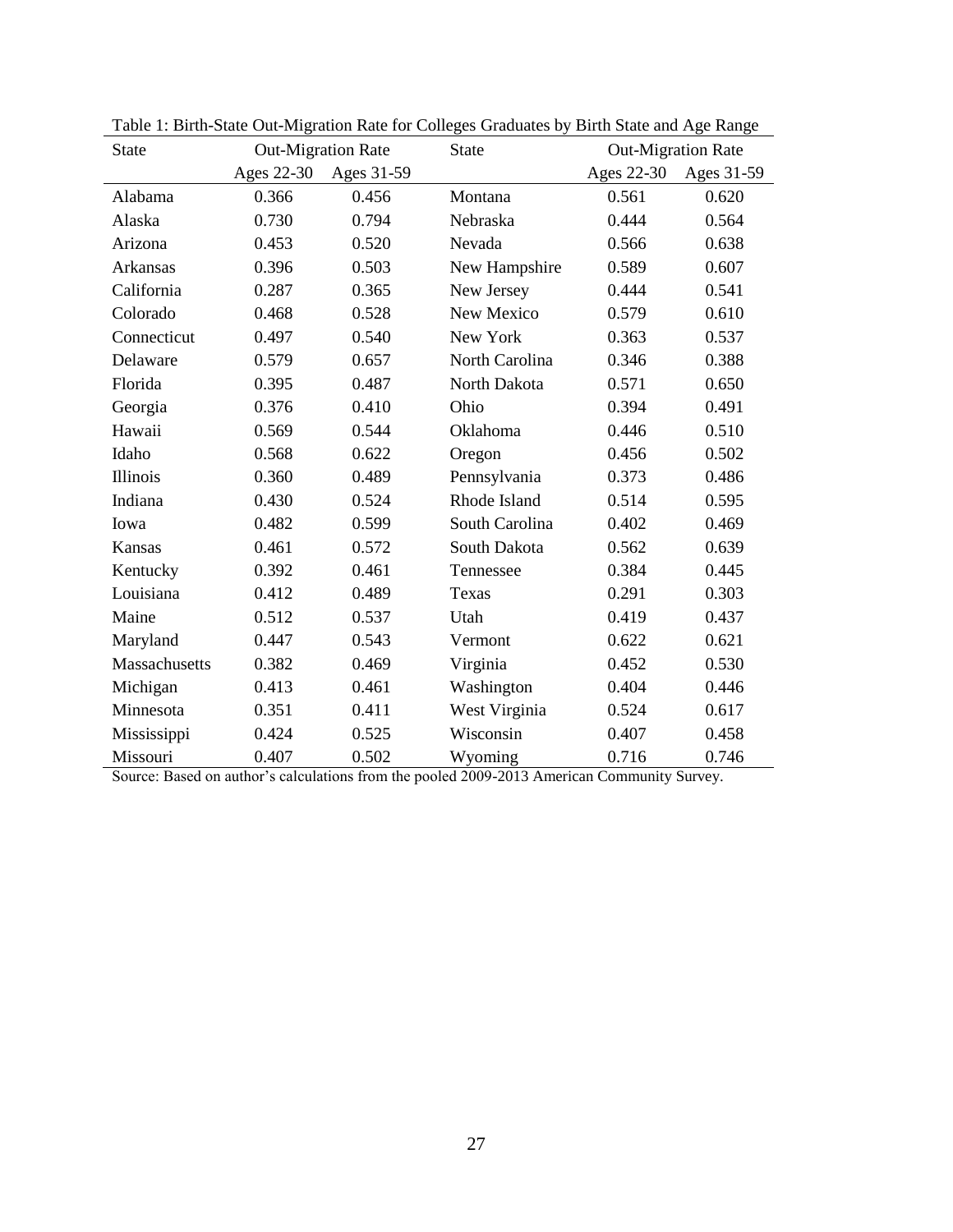| <b>ACS</b><br><b>Broad</b><br>Major<br>Code | ACS Description for Broad Major                 | Out-Migration<br>Rate for College<br><b>Graduates Ages</b><br>$22 - 30$ | Observations<br>for College<br>Graduates<br>Ages 22-30 | <b>Mean Earnings</b><br>for College<br><b>Graduates Ages</b><br>22-59 (\$2013) |
|---------------------------------------------|-------------------------------------------------|-------------------------------------------------------------------------|--------------------------------------------------------|--------------------------------------------------------------------------------|
| 11                                          | Agriculture                                     | 0.318                                                                   | 4,908                                                  | 62,457                                                                         |
| 13                                          | <b>Environment and Natural Resources</b>        | 0.413                                                                   | 3,071                                                  | 57,675                                                                         |
| 14                                          | Architecture                                    | 0.435                                                                   | 2,757                                                  | 65,579                                                                         |
| 15                                          | Area, Ethnic, and Civilization Studies          | 0.460                                                                   | 1,848                                                  | 59,119                                                                         |
| 19                                          | Communications                                  | 0.400                                                                   | 24,446                                                 | 54,322                                                                         |
| 20                                          | <b>Communication Technologies</b>               | 0.415                                                                   | 1,013                                                  | 49,098                                                                         |
| 21                                          | <b>Computer and Information Sciences</b>        | 0.414                                                                   | 10,201                                                 | 76,058                                                                         |
| 22                                          | <b>Cosmetology Services and Culinary Arts</b>   | 0.368                                                                   | 482                                                    | 43,714                                                                         |
| 23                                          | <b>Education Administration and Teaching</b>    | 0.307                                                                   | 39,823                                                 | 44,126                                                                         |
| 24                                          | Engineering                                     | 0.472                                                                   | 21,363                                                 | 96,107                                                                         |
| 25                                          | <b>Engineering Technologies</b>                 | 0.363                                                                   | 1,992                                                  | 73,094                                                                         |
| 26                                          | Linguistics and Foreign Languages               | 0.476                                                                   | 4,208                                                  | 53,193                                                                         |
| 29                                          | Family and Consumer Sciences                    | 0.351                                                                   | 4,118                                                  | 37,699                                                                         |
| 32                                          | Law                                             | 0.344                                                                   | 785                                                    | 55,978                                                                         |
| 33                                          | English Language, Literature, and Comp.         | 0.427                                                                   | 13,479                                                 | 54,684                                                                         |
| 34                                          | Liberal Arts and Humanities                     | 0.334                                                                   | 5,450                                                  | 52,302                                                                         |
| 35                                          | Library Science                                 | 0.349                                                                   | 64                                                     | 41,810                                                                         |
| 36                                          | <b>Biology and Life Sciences</b>                | 0.449                                                                   | 23,538                                                 | 82,385                                                                         |
| 37                                          | Mathematics and Statistics                      | 0.444                                                                   | 4,480                                                  | 77,840                                                                         |
| 38                                          | Military Technologies                           | 0.663                                                                   | 14                                                     | 81,054                                                                         |
| 40                                          | Interdisciplinary and Multi-Disc. Studies       | 0.418                                                                   | 5,029                                                  | 56,141                                                                         |
| 41                                          | Physical Fitness, Parks, Rec., and Leisure      | 0.365                                                                   | 7,585                                                  | 45,184                                                                         |
| 48                                          | Philosophy and Religious Studies                | 0.493                                                                   | 3,523                                                  | 61,017                                                                         |
| 49                                          | Theology and Religious Vocations                | 0.537                                                                   | 2,378                                                  | 42,384                                                                         |
| 50                                          | <b>Physical Sciences</b>                        | 0.468                                                                   | 8,900                                                  | 82,518                                                                         |
| 51                                          | Nuclear, Industrial Radiology, and Bio. Tech.   | 0.379                                                                   | 138                                                    | 61,519                                                                         |
| 52                                          | Psychology                                      | 0.388                                                                   | 25,503                                                 | 50,254                                                                         |
| 53                                          | Criminal Justice and Fire Protection            | 0.306                                                                   | 9,419                                                  | 53,819                                                                         |
| 54                                          | Public Affairs, Policy, and Social Work         | 0.349                                                                   | 5,046                                                  | 44,898                                                                         |
| 55                                          | <b>Social Sciences</b>                          | 0.429                                                                   | 33,184                                                 | 74,655                                                                         |
| 56                                          | <b>Construction Services</b>                    | 0.340                                                                   | 1,117                                                  | 74,996                                                                         |
| 57                                          | Electrical and Mechanic Repairs and Tech.       | 0.334                                                                   | 118                                                    | 51,190                                                                         |
| 58                                          | Precision Production and Industrial Arts        | 0.409                                                                   | 13                                                     | 73,596                                                                         |
| 59                                          | <b>Transportation Sciences and Technologies</b> | 0.536                                                                   | 1,035                                                  | 78,180                                                                         |
| 60                                          | Fine Arts                                       | 0.460                                                                   | 22,844                                                 | 43,192                                                                         |
| 61                                          | Medical and Health Sciences and Services        | 0.339                                                                   | 25,385                                                 | 60,859                                                                         |
| 62                                          | <b>Business</b>                                 | 0.355                                                                   | 75,681                                                 | 73,451                                                                         |
| 64                                          | History                                         | 0.419                                                                   | 9,652                                                  | 68,592                                                                         |

Table 2: Birth-State Out-Migration Rates for Ages 22-30 and Mean Earnings for Ages 22-59 by Broad Major

Source: Based on author's calculations from the pooled 2009-2013 American Community Survey.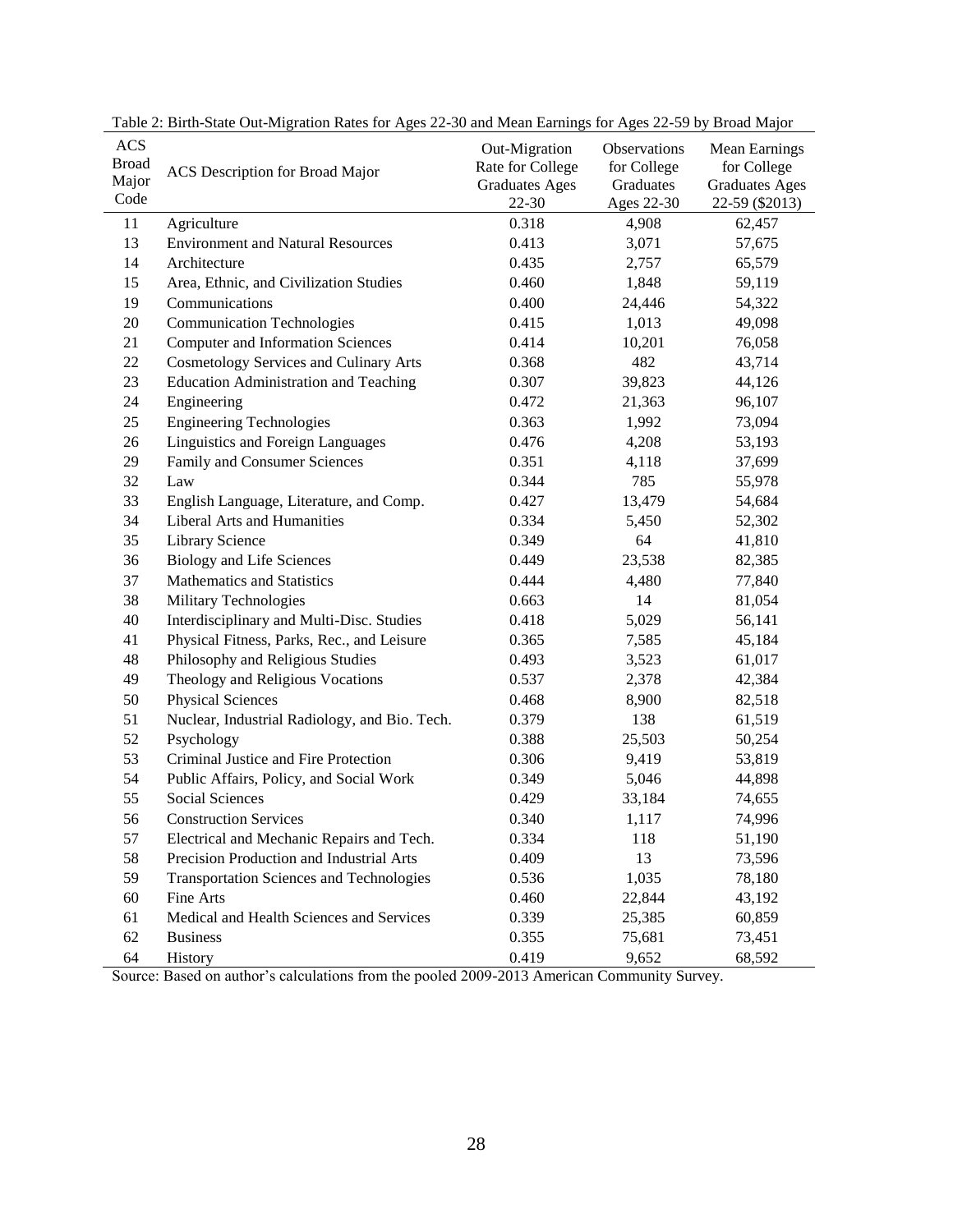| 3.11<br>$=$ $\frac{1}{2}$ $\frac{1}{2}$ $\frac{1}{2}$ $\frac{1}{2}$ $\frac{1}{2}$ $\frac{1}{2}$ $\frac{1}{2}$ $\frac{1}{2}$ $\frac{1}{2}$ $\frac{1}{2}$ $\frac{1}{2}$ $\frac{1}{2}$ $\frac{1}{2}$ $\frac{1}{2}$ $\frac{1}{2}$ $\frac{1}{2}$ $\frac{1}{2}$ $\frac{1}{2}$ $\frac{1}{2}$ $\frac{1}{2}$ $\frac{1}{2}$ $\frac{1}{2$ |                   |              |               |  |
|--------------------------------------------------------------------------------------------------------------------------------------------------------------------------------------------------------------------------------------------------------------------------------------------------------------------------------|-------------------|--------------|---------------|--|
|                                                                                                                                                                                                                                                                                                                                | (1)               | (2)          | (3)           |  |
|                                                                                                                                                                                                                                                                                                                                | <b>Both</b>       |              |               |  |
|                                                                                                                                                                                                                                                                                                                                | Sexes             | Males        | Females       |  |
| Major-Specific Log Earnings in Birth State                                                                                                                                                                                                                                                                                     | $-0.071$          | $-0.074$     | $-0.073$      |  |
|                                                                                                                                                                                                                                                                                                                                | $(0.025)$ **<br>∗ | $(0.033)$ ** | $(0.026)$ *** |  |
| Individual Observations                                                                                                                                                                                                                                                                                                        | 305,501           | 129,120      | 176,381       |  |

Table 3: Effects of Major-Specific Earnings in Birth State on Birth-State Out-migration, Ages 22-30

Notes: The sample includes college graduates ages 22-30 born in the 50 U.S. states. The dependent variable is a binary indicator equal to one if the individual no longer resides in their birth state at the time of the ACS. The explanatory variable is the regression-adjusted average log earnings by college major and birth state, which is computed as the mean residuals by college major and birth state from regressing individual log earnings for college graduates ages 22-59 on individual controls for sex, race/ethnicity, age, education, year, weeks worked and hours worked. The out-migration regression also includes individual controls for sex, race/ethnicity, age, education, year and fixed effects for birth state and detailed college major and a control variable for the share of graduates from the birth-state completing a degree in a given major. Standard errors are clustered by birth state.

\*\*Significant at the 5% level based on clustered standard errors; \*\*\*Significant at the 1% level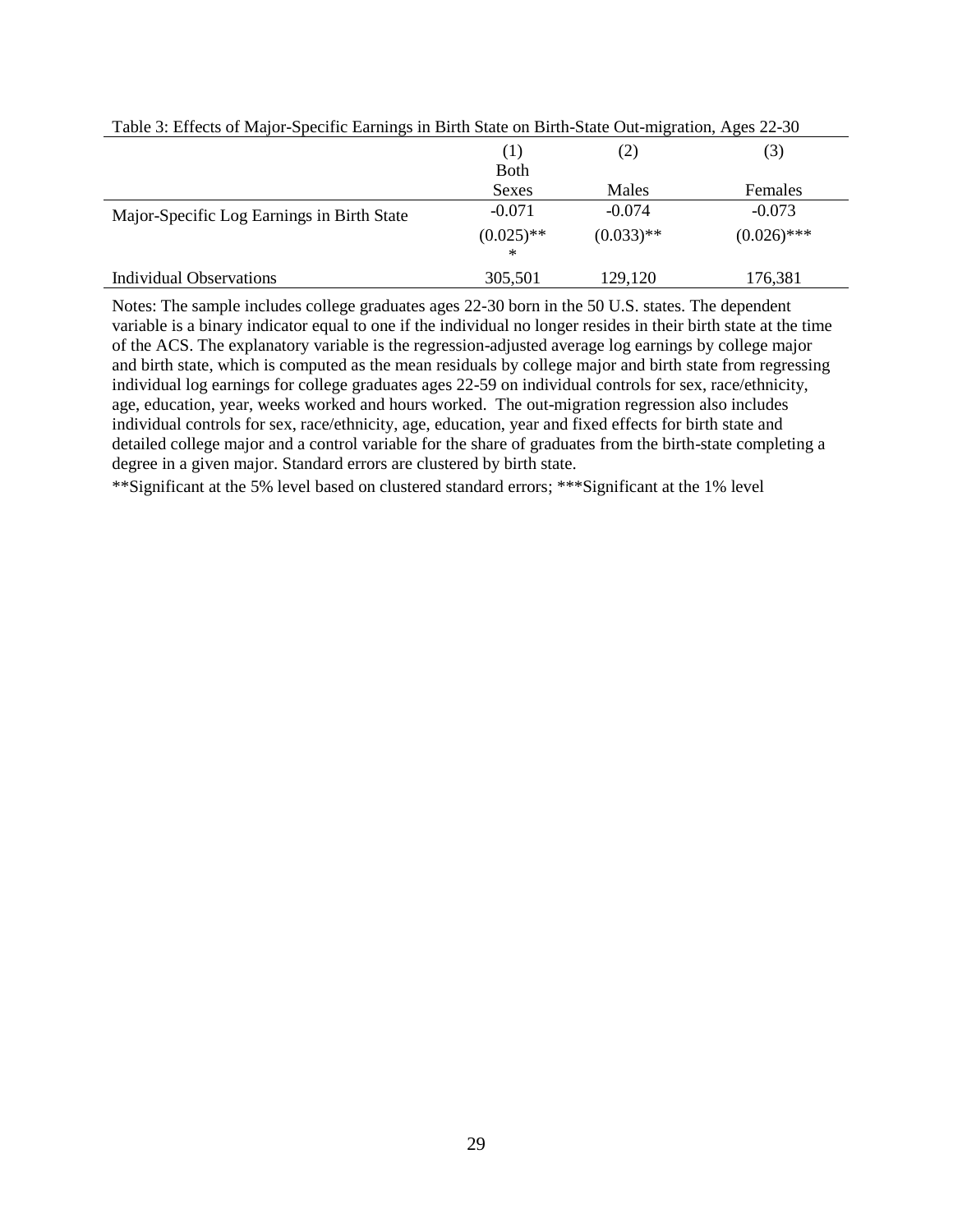|                                            | (1)               | (2)          | (3)           |
|--------------------------------------------|-------------------|--------------|---------------|
|                                            | <b>Both Sexes</b> | Males        | Females       |
| A. Ages 31-40                              |                   |              |               |
| Major-Specific Log Earnings in Birth State | $-0.069$          | $-0.057$     | $-0.083$      |
|                                            | $(0.026)$ **      | $(0.033)*$   | $(0.028)$ *** |
| Individual Observations                    | 451,107           | 200,112      | 250,995       |
| <b>B.</b> Ages 41-50                       |                   |              |               |
| Major-Specific Log Earnings in Birth State | $-0.048$          | $-0.033$     | $-0.061$      |
|                                            | $(0.019)$ **      | (0.022)      | $(0.024)$ **  |
| Individual Observations                    | 498,487           | 234,362      | 264,125       |
| $C.$ Ages 51-59                            |                   |              |               |
| Major-Specific Log Earnings in Birth State | $-0.057$          | $-0.049$     | $-0.071$      |
|                                            | $(0.016)$ ***     | $(0.019)$ ** | $(0.025)$ *** |
| <b>Individual Observations</b>             | 482,139           | 233,652      | 248,487       |

Table 4: Effects of Major-Specific Earnings in Birth State on Birth-State Out-migration for Other Ages

Notes: The sample includes college graduates born in the 50 U.S. states. The dependent variable is a binary indicator equal to one if the individual no longer resides in their birth state at the time of the ACS. The explanatory variable is the regression-adjusted average log earnings by college major and birth state, which is computed as the mean residuals by college major and birth state from regressing individual log earnings for college graduates ages 22-59 on individual controls for sex, race/ethnicity, age, education, year, weeks worked and hours worked. The out-migration regression also includes individual controls for sex, race/ethnicity, age, education, year and fixed effects for birth state and detailed college major and a control variable for the share of graduates from the birth-state completing a degree in a given major. Standard errors are clustered by birth state.

\*Significant at the 10% level based on clustered standard errors; \*\*Significant at the 5% level; \*\*\*Significant at the 1% level.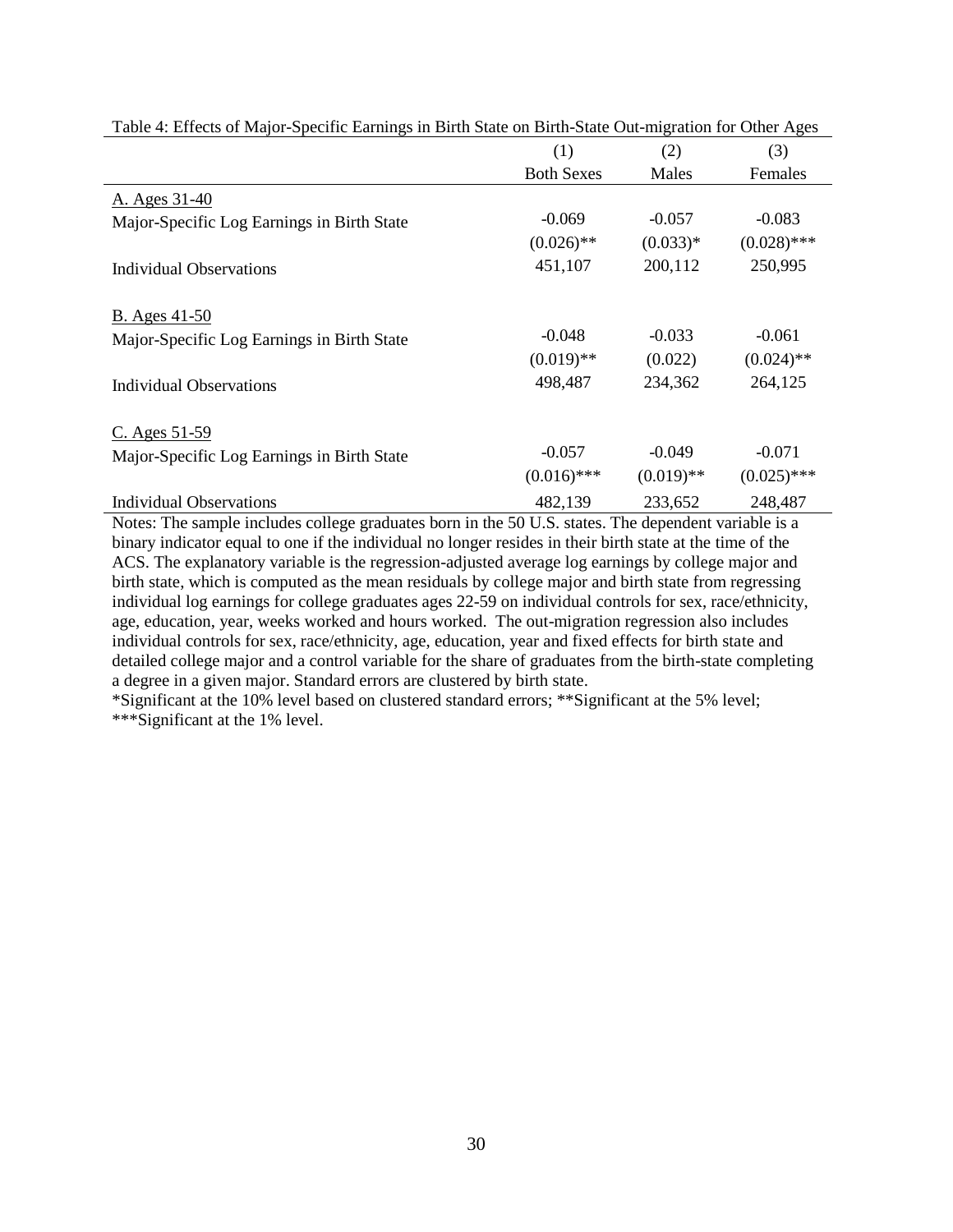|                                            | (1)               | (2)           | (3)           |
|--------------------------------------------|-------------------|---------------|---------------|
|                                            | <b>Both Sexes</b> | Males         | Females       |
| A. Whites                                  |                   |               |               |
| Major-Specific Log Earnings in Birth State | $-0.062$          | $-0.052$      | $-0.075$      |
|                                            | $(0.024)$ **      | (0.032)       | $(0.026)$ *** |
| <b>Individual Observations</b>             | 250,491           | 106,958       | 143,533       |
| <b>B.</b> Blacks                           |                   |               |               |
| Major-Specific Log Earnings in Birth State | $-0.158$          | $-0.297$      | $-0.156$      |
|                                            | $(0.089)*$        | $(0.120)$ **  | (0.108)       |
| <b>Individual Observations</b>             | 16,690            | 6,232         | 10,458        |
| C. Hispanics                               |                   |               |               |
| Major-Specific Log Earnings in Birth State | $-0.145$          | $-0.274$      | $-0.074$      |
|                                            | $(0.081)$ *       | $(0.112)$ **  | (0.084)       |
| <b>Individual Observations</b>             | 12,080            | 5,610         | 6,470         |
| D. Asians                                  |                   |               |               |
| Major-Specific Log Earnings in Birth State | $-0.171$          | $-0.309$      | $-0.081$      |
|                                            | (0.104)           | $(0.093)$ *** | (0.165)       |
| <b>Individual Observations</b>             | 18,971            | 7,316         | 11,655        |
| E. Other                                   |                   |               |               |
| Major-Specific Log Earnings in Birth State | $-0.152$          | $-0.232$      | $-0.116$      |
|                                            | (0.092)           | (0.145)       | (0.118)       |
| <b>Individual Observations</b>             | 7,269             | 3,004         | 4,265         |

Table 5: Effects of Major-Specific Earnings on Out-migration by Race/Ethnicity, Ages 22-30

Notes: The sample includes college graduates ages 22-30 born in the 50 U.S. states. The dependent variable is a binary indicator equal to one if the individual no longer resides in their birth state at the time of the ACS. The explanatory variable is the regression-adjusted average log earnings by college major and birth state, which is computed as the mean residuals by college major and birthstate from regressing individual log earnings for college graduates ages 22-59 on individual controls for sex, race/ethnicity, age, education, year, weeks worked and hours worked. The out-migration regression also includes individual controls for sex, race/ethnicity, age, education, year and fixed effects for birth state and detailed college major and a control variable for the share of graduates from the birth-state completing a degree in a given major. Standard errors are clustered by birth state. \*Significant at the 10% level based on clustered standard errors; \*\*Significant at the 5% level;

\*\*\*Significant at the 1% level.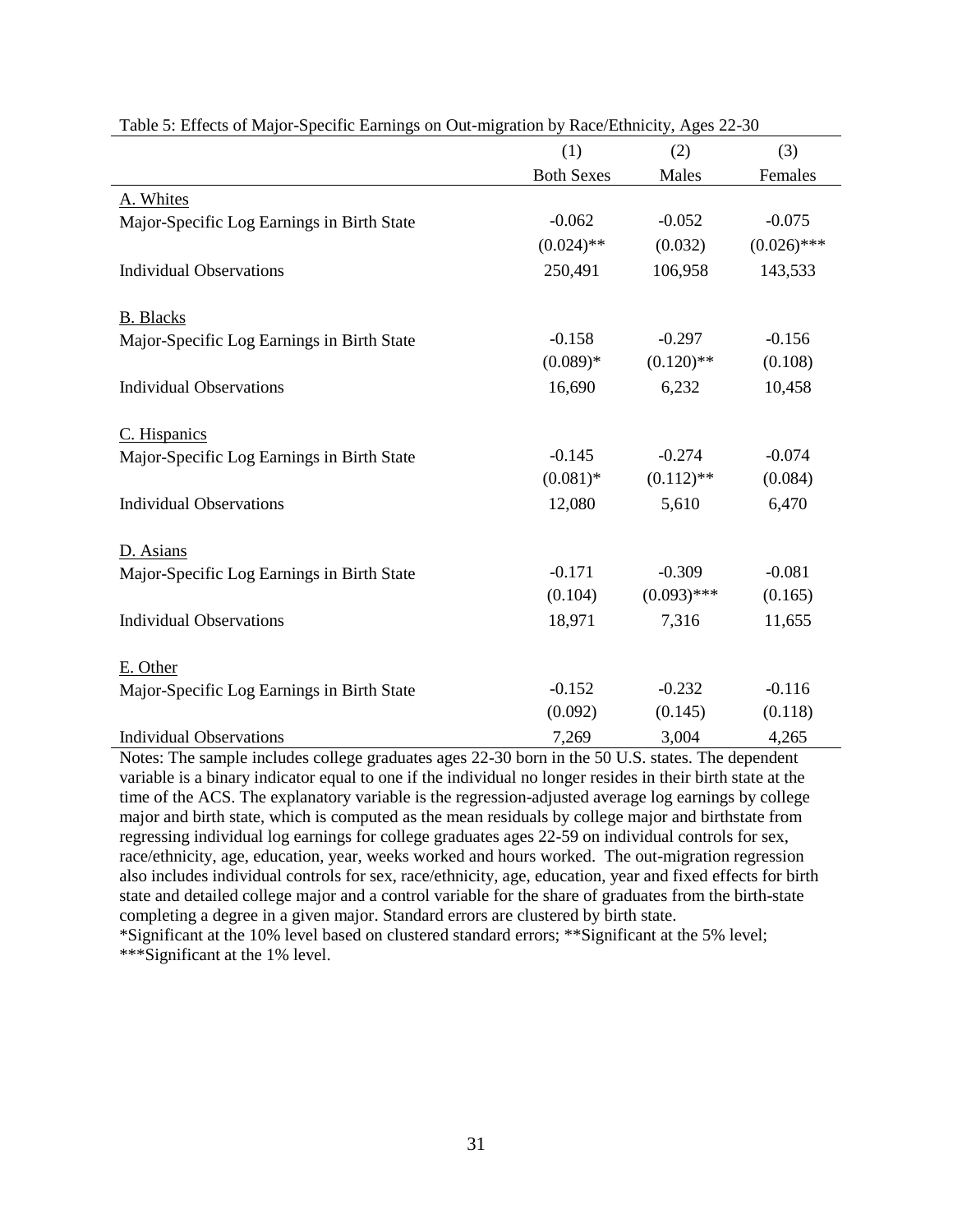|                                                 | (1)               | (2)           | (3)           |
|-------------------------------------------------|-------------------|---------------|---------------|
|                                                 | <b>Both Sexes</b> | Males         | Females       |
| Female                                          | 0.007             |               |               |
|                                                 | (0.005)           |               |               |
| Highest Education Is Master's Degree            | 0.073             | 0.074         | 0.029         |
|                                                 | $(0.013)$ ***     | $(0.013)$ *** | $(0.012)$ **  |
| Highest Education Is Master's Degree*Female     | $-0.043$          |               |               |
|                                                 | $(0.006)$ ***     |               |               |
| <b>Highest Education Is Professional Degree</b> | 0.097             | 0.099         | 0.085         |
|                                                 | $(0.013)$ ***     | $(0.013)$ *** | $(0.011)$ *** |
| Highest Education Is Professional Degree*Female | $-0.009$          |               |               |
|                                                 | (0.012)           |               |               |
| <b>Highest Education Is Doctorate Degree</b>    | 0.169             | 0.171         | 0.097         |
|                                                 | $(0.020)$ ***     | $(0.019)$ *** | $(0.011)$ *** |
| Highest Education Is Doctorate Degree*Female    | $-0.067$          |               |               |
|                                                 | $(0.026)$ **      |               |               |
| <b>Black</b>                                    | 0.004             | $-0.001$      | $-0.037$      |
|                                                 | (0.014)           | (0.014)       | $(0.014)$ **  |
| Black*Female                                    | $-0.043$          |               |               |
|                                                 | $(0.009)$ ***     |               |               |
| Asian                                           | $-0.021$          | $-0.018$      | $-0.009$      |
|                                                 | (0.061)           | (0.058)       | (0.063)       |
| Asian*Female                                    | 0.016             |               |               |
|                                                 | $(0.009)*$        |               |               |
| Hispanic                                        | $-0.062$          | $-0.060$      | $-0.064$      |
|                                                 | $(0.020)$ ***     | $(0.019)$ *** | $(0.022)$ *** |
| Hispanic*Female                                 | $-0.001$          |               |               |
|                                                 | (0.008)           |               |               |
| Other Non-white Race                            | 0.013             | 0.013         | 0.018         |
|                                                 | (0.031)           | (0.030)       | (0.024)       |
| Other Non-white Race*Female                     | 0.005             |               |               |
|                                                 | (0.016)           |               |               |
| Age 23                                          | 0.022             | 0.021         | 0.007         |
|                                                 | $(0.011)*$        | $(0.011)*$    | (0.010)       |
| Age 24                                          | 0.015             | 0.015         | 0.023         |
|                                                 | (0.010)           | (0.010)       | $(0.012)*$    |
| Age 25                                          | 0.033             | 0.033         | 0.040         |
|                                                 | $(0.009)$ ***     | $(0.009)$ *** | $(0.010)$ *** |
| Age 26                                          | 0.032             | 0.031         | 0.046         |
|                                                 | $(0.011)$ ***     | $(0.010)$ *** | $(0.010)$ *** |
| Age 27                                          | 0.048             | 0.048         | 0.053         |
|                                                 | $(0.012)$ ***     | $(0.012)$ *** | $(0.010)$ *** |
| Age 28                                          | 0.066             | 0.066         | 0.049         |
|                                                 | $(0.015)$ ***     | $(0.015)$ *** | $(0.012)$ *** |
| Age 29                                          | 0.059             | 0.059         | 0.058         |
|                                                 | $(0.014)$ ***     | $(0.014)$ *** | $(0.011)$ *** |
| Age 30                                          | 0.070             | 0.069         | 0.062         |
|                                                 | $(0.014)$ ***     | $(0.014)$ *** | $(0.012)$ *** |
| Share of graduates from birth-state in major    | $-5.280$          | $-5.416$      | $-5.276$      |
|                                                 | $(0.462)$ ***     | $(0.532)$ *** | $(0.524)$ *** |
| <b>Individual Observations</b>                  | 305,501           | 129,120       | 176,381       |

Table A: Additional Results for Primary Analysis, Ages 22-30

Notes: The sample includes college graduates ages 22-30 born in the 50 U.S. states. The dependent variable is a binary indicator equal to one if the individual no longer resides in their birth state at the time of the ACS. The explanatory variable is the regression-adjusted average log earnings by college major and birth state, which is computed as the mean residuals by college major and birthstate from regressing individual log earnings for college graduates ages 22-59 on individual controls for sex, race/ethnicity, age, education, year, weeks worked and hours worked. The out-migration regression also includes individual controls for sex, race/ethnicity, age, education, year and fixed effects for birth state and detailed college major and a control variable for the share of graduates from the birth-state completing a degree in a given major. Standard errors are clustered by birth state. \*Significant at the 10% level; \*\*Significant at the 5% level; \*\*\*Significant at the 1% level.